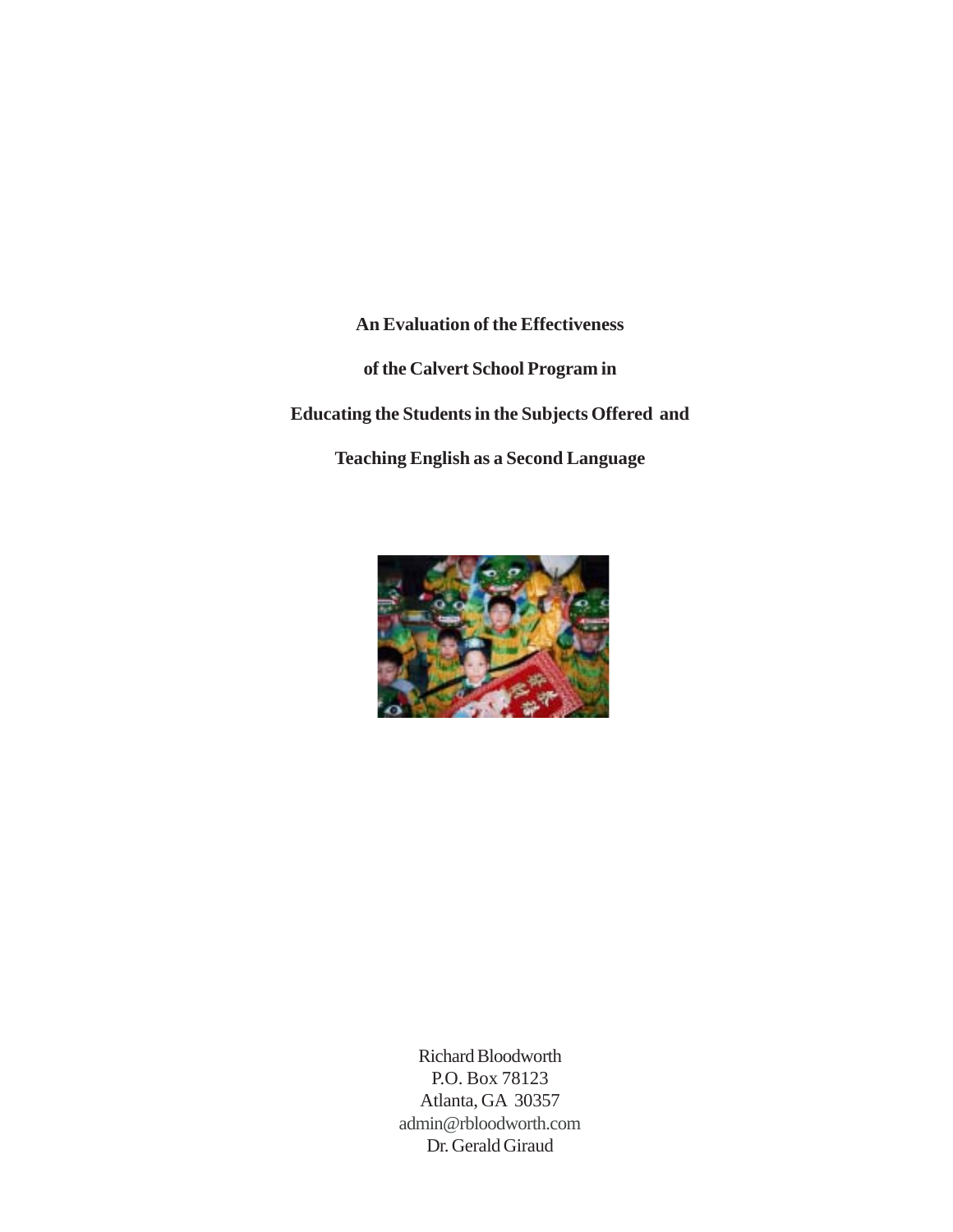# **Contents**

| Abstract                                                                | $\mathfrak{Z}$ |
|-------------------------------------------------------------------------|----------------|
| Introduction                                                            | $\overline{4}$ |
| The Calvert School                                                      | $\overline{4}$ |
| A Description of the Evaluation Report and the Calvert Program          | 5              |
| Texts in the First Grade Program                                        | 6              |
| Issues Examined in this Evaluation Report                               | $\tau$         |
| Table I                                                                 | 9              |
| Brief Overview of the Evaluation Plan and Procedures                    | 14             |
| An External Summative Evaluation of the Calvert Program                 | 16             |
| Conclusion                                                              | 17             |
| <b>Suggestions and Recommendations</b>                                  | 17             |
| Appendix I - G1 Calvert School Cumulative Test Results Numerical Scores | 18             |
| Appendix II - Calvert School Norm-Referenced Test Results               | 19             |
| Appendix III - Composite Calvert Program Weekly Test Results Line Graph | 20             |
| Appendix IV - Individual Student Weekly Test Scores Line Graphs         | 21             |
| Appendix V - Calvert-Woodson External Evaluation                        | 22             |
| Appendix VI - Written and Telephone Survey Questions                    | 24             |
| Appendix VII - Likert Survey Items                                      | 25             |
| Appendix VIII - Definitions                                             | 26             |
| Appendix IX - References                                                | 27             |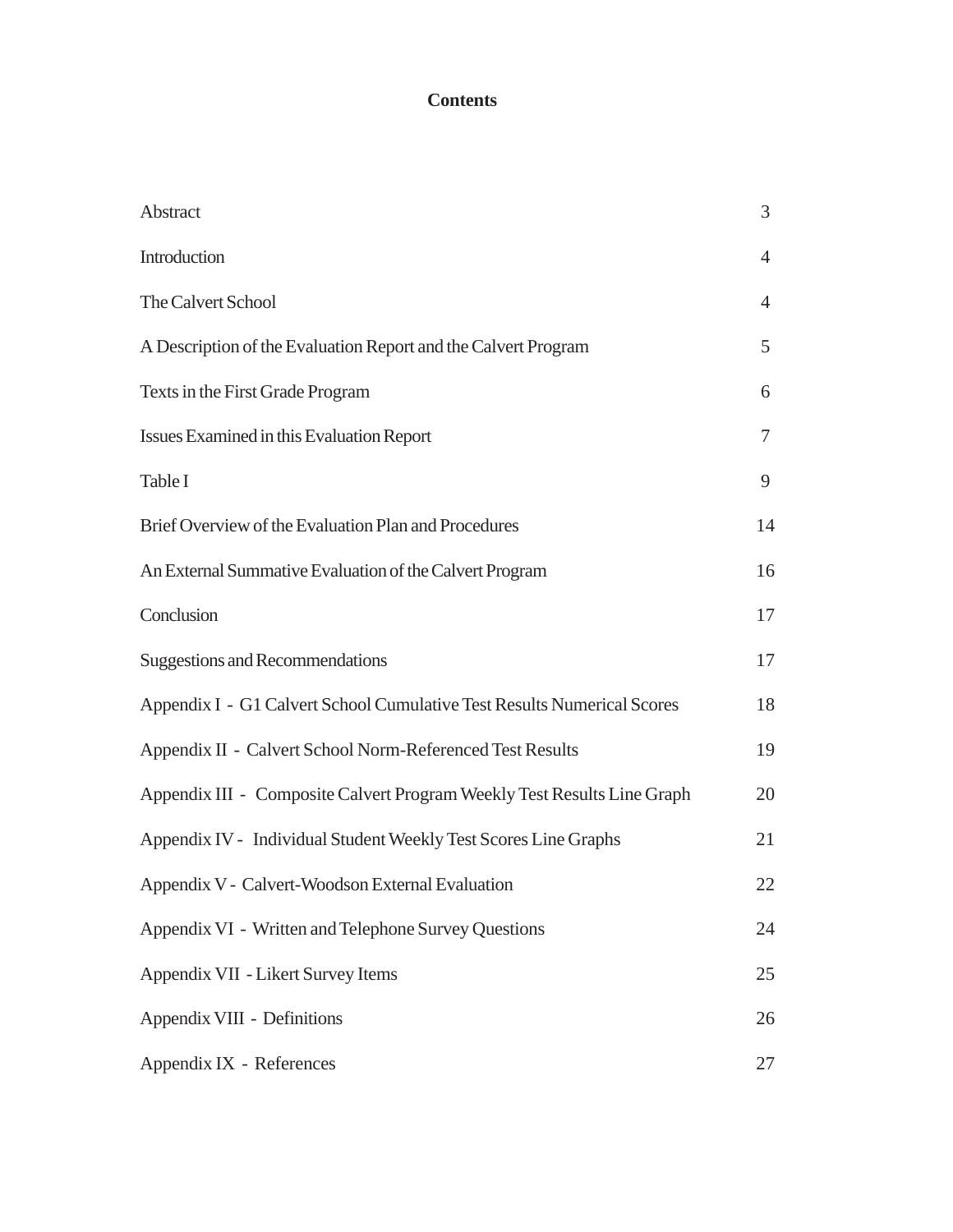# **Abstract**

In this formative and participatory evaluation, the effectiveness of the Calvert School program, originally a private school in Maryland, then later also a program for home schooling, and now a curriculum used by many schools within the educational system, is examined using classes at the American English School in San Chung City, Taipei Hsien, Taiwan. The program is evaluated for its effectiveness in educating the children in the subjects offered (reading, writing, mathematics, science, geography, history, phonics, vocabulary building, language acquisition) with an emphasis on its effectiveness as a method of teaching English as a second language to young students, in this particular case, from Taiwan. The Calvert program ranges from Pre-Kindergarten up through the eighth grade but this study will concentrate on its effectiveness on the first grade level.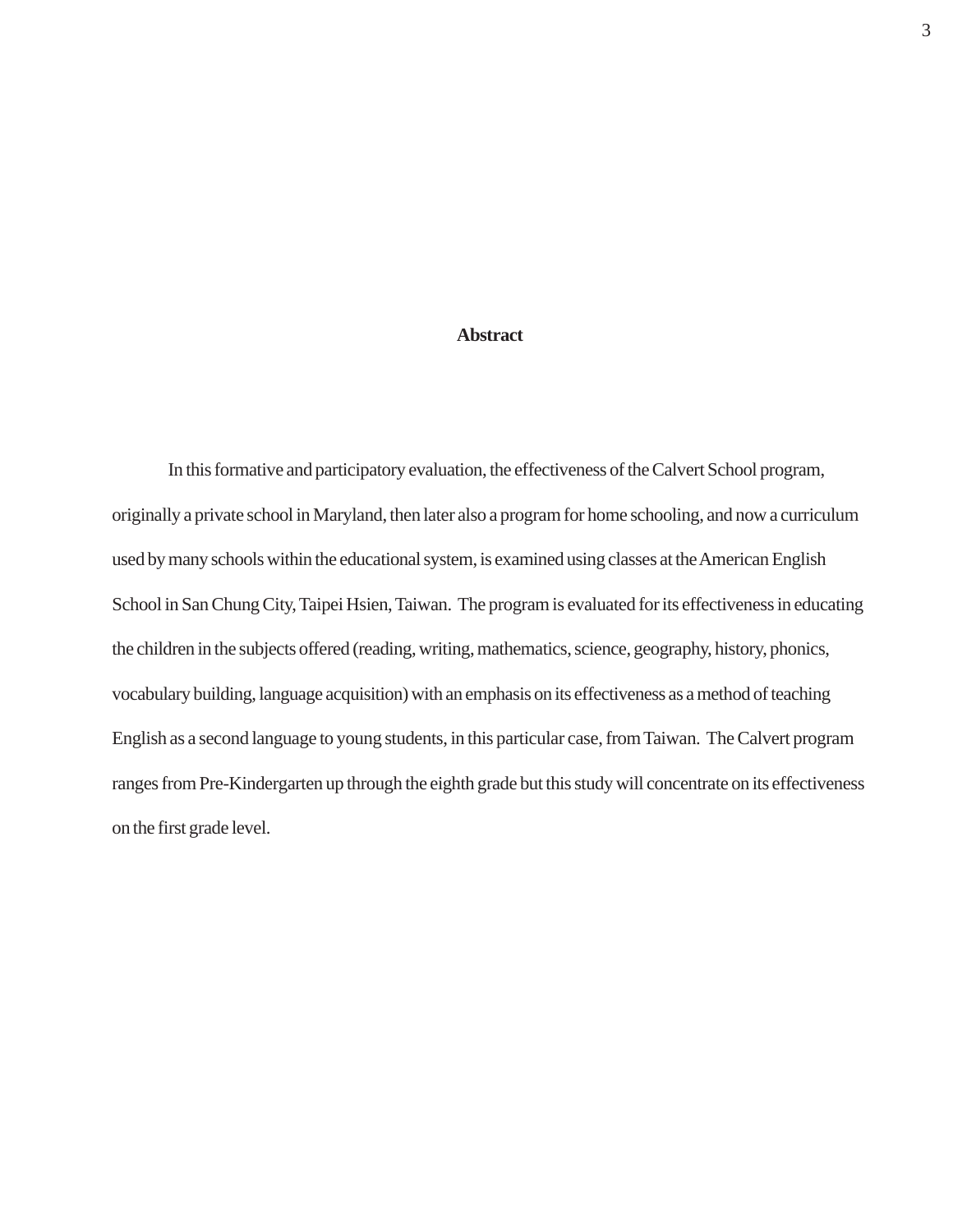# **Introduction**

This is an participant-oriented evaluation primarily using a formative, qualitative approach for a a utilization-focused design with mostly qualitative analysis and some quantitative statistics. The purpose of the evaluation is to assess the effectiveness of the Calvert School program as a method for teaching English as a second language. Also, attention is paid to conducting the evaluation in a way respectful to the Taiwanese culture and customs and familiarity with the Chinese culture, its history, its philosophy and its adherence to the Confucian hierarchal structure.

 The classes being evaluated are comprised of students who are between 8 and 9 years of age. In their elementary schools in Taiwan, they would be in the third or fourth grades but the texts that they are using are intended for native English speaking first graders so that some of the subjects such as mathematics, science, history, and geography may already be somewhat familiar to them but they are being taught English as a foreign language within the context of a total immersion English language environment.

#### **The Calvert School**

In this formative and participatory evaluation, the effectiveness of the Calvert School program, originally a private school originating over 100 years ago in Maryland, then later also a program for home schooling, and now a curriculum used by many schools within the educational institutions, is examined. The evaluation is conducted using classes at the American English School, which is a privately owned high school preparatory school (with the purpose of ultimately preparing the students for college or university studies) in San Chung City (adjacent to Taipei), Taiwan. The textbooks that were developed for home schooling using the Calvert System are also being used for the purposes of educating the Taiwanese students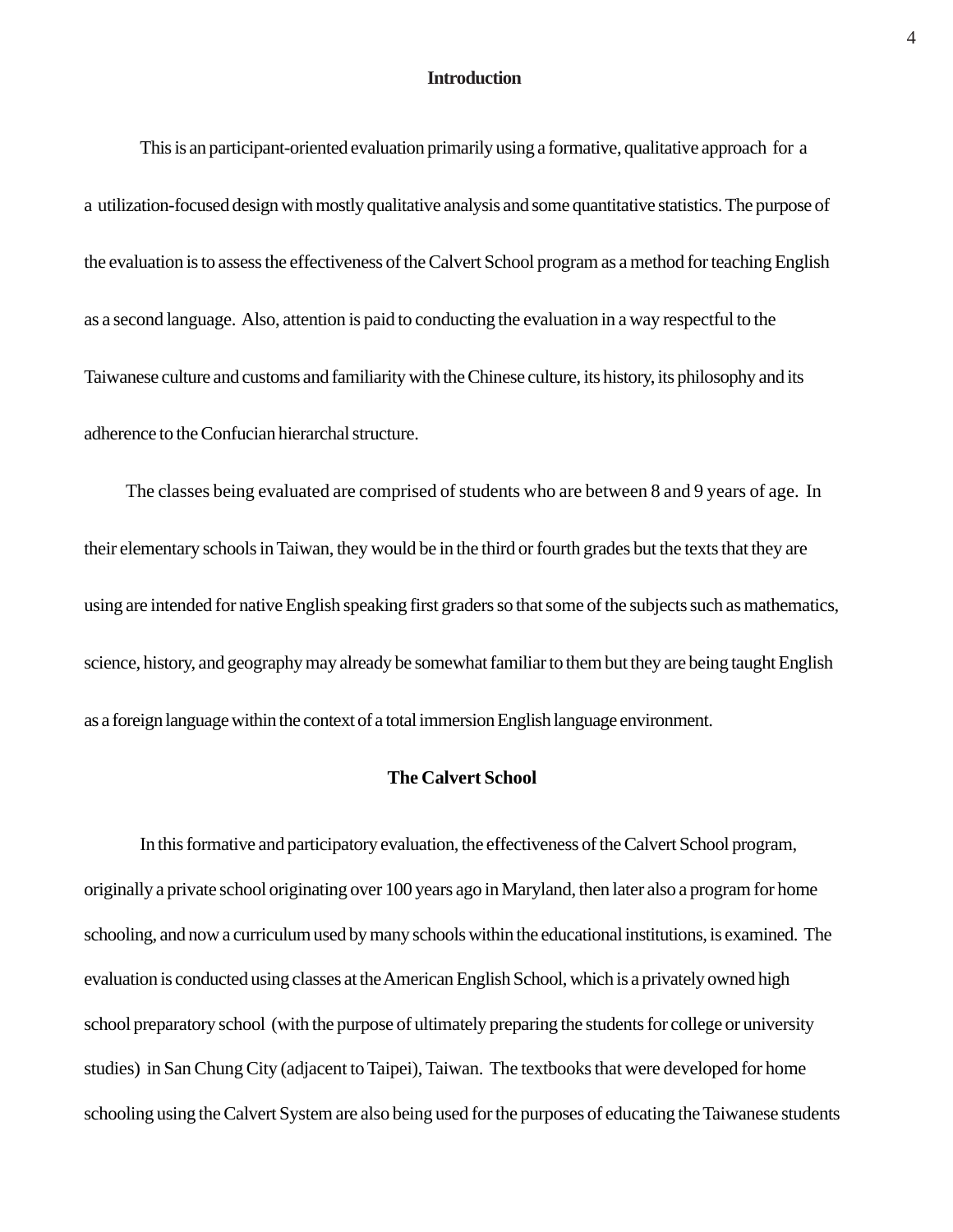primarily with the objective of teaching them English as a second language using a total immersion technique. The Calvert system begins with pre-kindergarten and moves up through eighth grade with additional advanced enrichments. Among other subjects, mathematics, writing, literature, and science are presented through a variety of colorful books that are all integrated into the Calvert system with suggested lesson plans that, if completed, would cover all of the material in the provided texts. The program is being evaluated for its effectiveness in educating the children in the subjects offered (reading, writing, mathematics, science, geography, history, phonics, vocabulary building, language acquistion) but especially with an emphasis on its effectiveness as a method of teaching English as a second language to young students, in this particular case, from Taiwan. The teachers like using this method because it covers not only grammar, spelling, and vocabulary but it also introduces these skills within the context of the above-mentioned subjects thus making the teaching, and hopefully the learning, of the information more enjoyable, fulfilling, useful, and effective. The Calvert program ranges from Pre-Kindergarten up through the eighth grade but this study will concentrate on its effectiveness on mostly the first grade level.

#### **A Description of the Evaluation Report and of the Calvert Program**

The Calvert Program is an extensive program covering all subjects for students being educated at home or by schools using the Calvert system. The program is comprised of a Lesson Manual accompanied by many supplementary books, all in colorful format and design to hold the interest of the young students. The books for Grade One are listed later in this evaluation. The program also includes an educational package/kit sent to the home student or schools as one package for each student containing the many books (more than 20) and supplies including ruler, compass, Cousenaire rods, pens, pencils, art supplies, paint, crayons, erasers, glue, scissors, sharpeners, and even an inflatable Earth globe the size of a beach ball. The students follow lessons, and if they spend one day on each lesson, each level lasts one school year.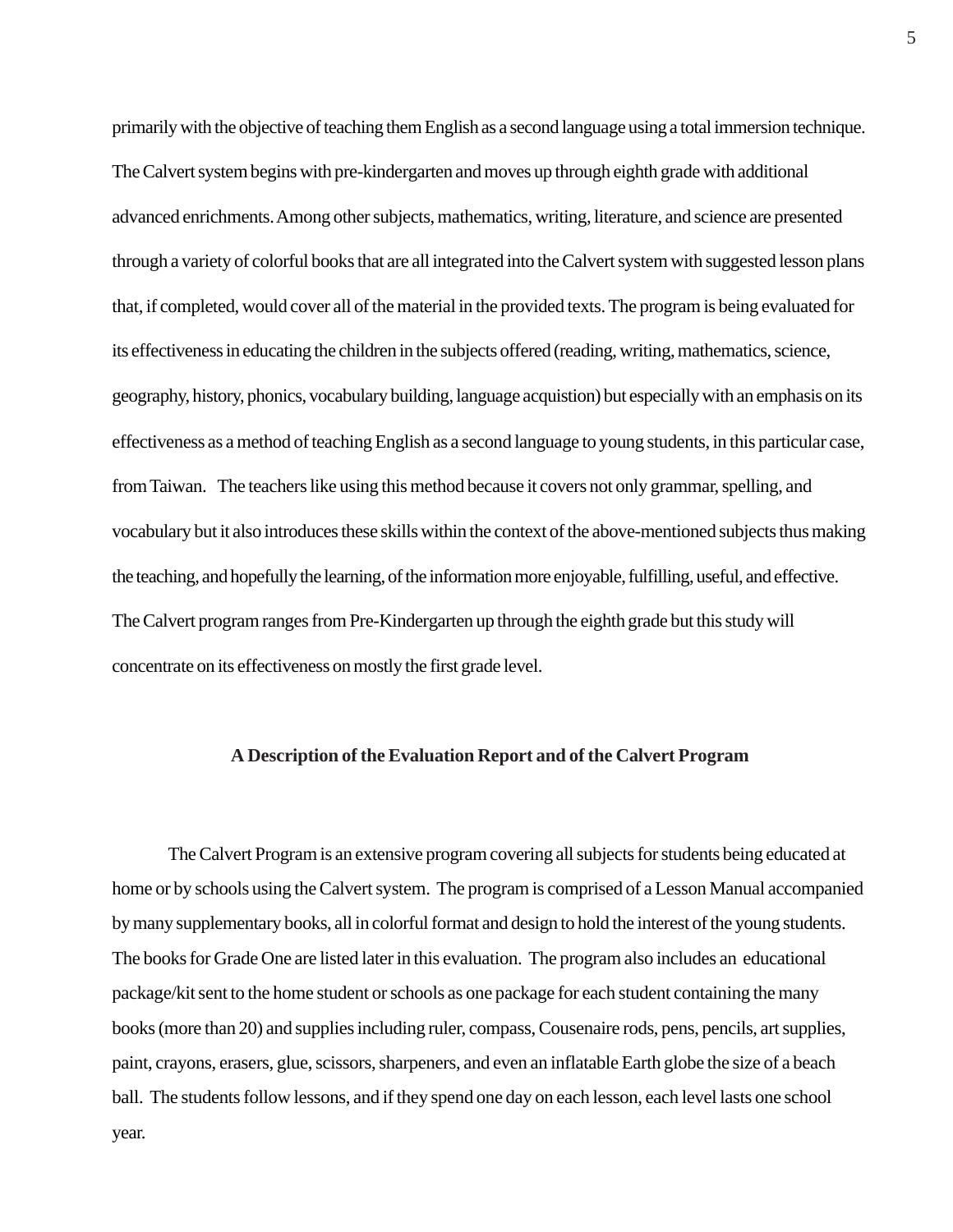Though this evaluation will concentrate on the first grade, all of the color-coded levels in the Calvert

Program are listed below:

| Pre-Kindergarten    | Lavendar          |
|---------------------|-------------------|
| Kindergarten        | Light Green       |
| <b>First Grade</b>  | <b>Light Blue</b> |
| Second Grade        | Purple            |
| <b>Third Grade</b>  | Orange            |
| Fourth Grade        | Gold              |
| <b>Fifth Grade</b>  | Dark Green        |
| <b>Sixth Grade</b>  | Red               |
| Seventh Grade       | <b>Blue</b>       |
| <b>Eighth Grade</b> | <b>Brown</b>      |
| Enrichments         | Navy Blue         |

#### **Texts in the First Grade Program:**

Billings, H. (2000). *Maps, Globes, Graphs.* Austin, TX: Steck-Vaughn Co./Harcourt Brace Calvert School. (2003). *Activity Pages*. Baltimore: Calvert School, Inc Calvert School. (2003). *History Read-Alouds*. Baltimore: Calvert School, Inc. Calvert School. (2003). *Lesson Manual.* Baltimore: Calvert School, Inc. Calvert School. (1976). *98 Stories for Children*. Baltimore: Calvert School, Inc. Calvert School. (2000). *Phonics Library.* Boston, MA: Houghton Mifflin Company. Calvert School. (2003). *Reading Work Cards.* Baltimore: Calvert School, Inc. Calvert School. (2003). *Reading Work Pages.* Baltimore: Calvert School, Inc. Calvert School. (2001). *Stories and Longer Verses.* Baltimore: Calvert School, Inc. Calvert School. (2003). *Tests.* Baltimore: Calvert School, Inc. Calvert School. (1995). *Writing Fun.* Baltimore: Calvert School, Inc. Cooper, J.D. (2001). *Here we Go.* Boston, MA: Houghton Mifflin Company. Cooper, J.D. (2001).*Let's Be Friends.* Boston, MA: Houghton Mifflin Company. Cooper, J.D. (2001). *Surprises.* Boston, MA: Houghton Mifflin Company. Cooper, J.D. (2001). *Treasures.* Boston, MA: Houghton Mifflin Company. Cooper, J.D. (2001). *Wonders.* Boston, MA: Houghton Mifflin Company. George, J. (1993). *Red Robin, Fly Up!* Baltimore: Calvert School, Inc. Mathematics: Buffington, A. (2000). *Calvert Math.* Baltimore: Calvert School, Inc. Buffington, A. (2000). *Calvert Math: Practice and Enrichment Workbook.* Baltimore: Calvert School, Inc.

Calvert School. (2000). *Math Manual*. Baltimore: Calvert School, Inc. Moyer, R. (2000). *Science.* New York: National Geographic/McGraw-Hill Co., Inc.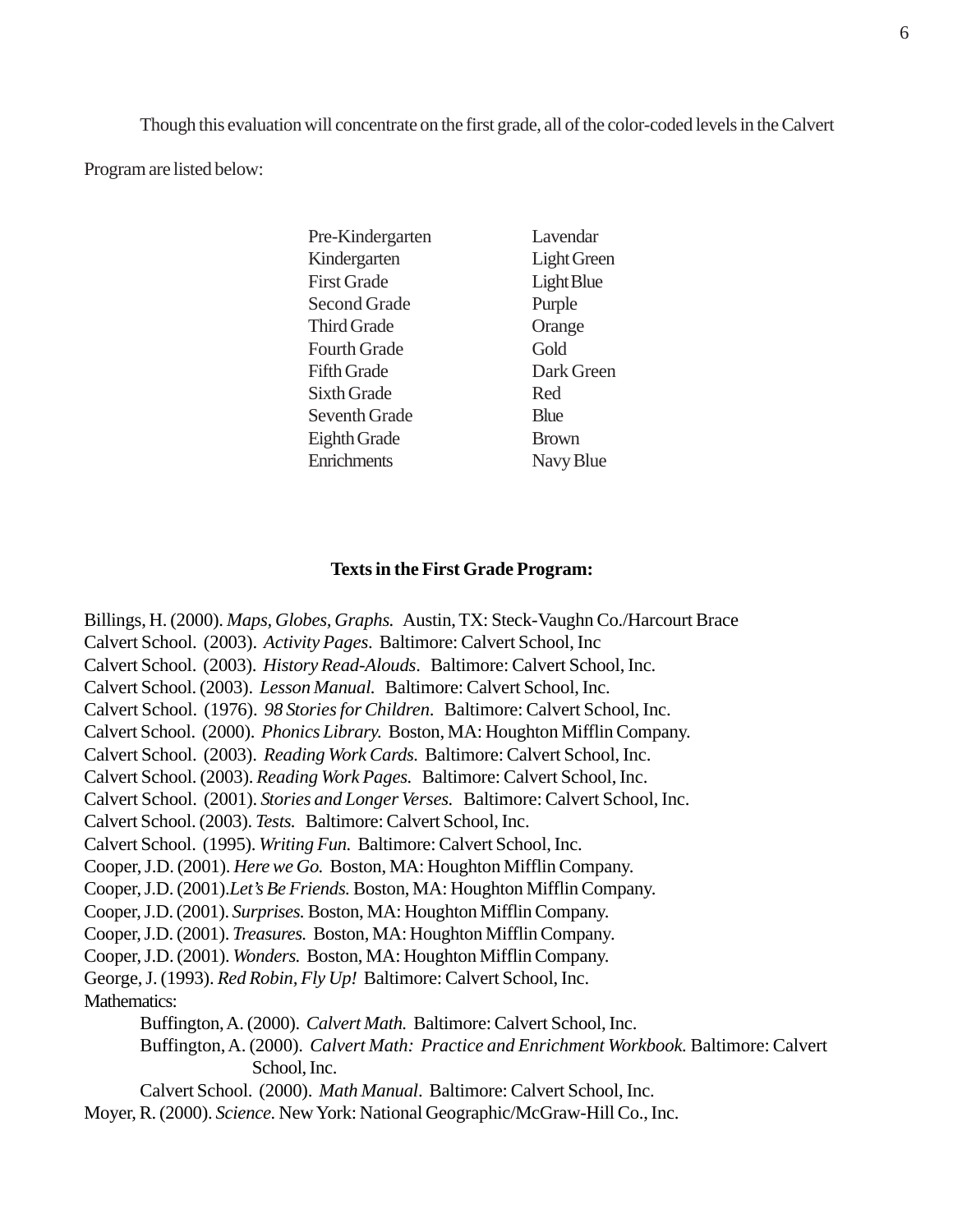#### **Issues Examined in this Evaluation Report**

Most of the research methods (tests, surveys, and interviews) will involve qualitative elements such as the issues listed below:

- 1 .What the participants like about the Calvert program.
- 2. What the participants do not like about the Calvert program.
- 3. How the participants think that it could be improved: certain subjects and activities that they would like to have added, extended, or eliminated.
- 4. The objectives or philosophy of the program.
- 5. How the model of the program is intended to work.
- 6. Assessing if the model of the program does accomplish its intentions.
- 7. Concerns about the program.
- 8. What is anticipated to be learned from the evaluation which is hopefully that the program is effective and how it might be improved.
- 9. Why these issues are considered important.
- 10. How the information provided by the evaluation can be used, such as suggestions for improvement in the program's implementation, to the American English School and the Calvert School.
- 11. Criteria for judging the program. (Are the students improving in their reading, writing, speaking, listening skills and retaining grammar and vocabulary information?)
- 12. Lesson plan assessment to determine the program's effectiveness for teaching English as a second language.
- 13. Program documents which are primarily the texts and study plans.
- 14. Interviews with stakeholders which include students, teachers, staff, and parents.
- 15. Written and telephone surveys
- 16. External analysis including review of other summative evaluations of the Calvert School program and examination of existing records and documents.
- 17. Qualitative and quantitative analysis of data including test results, survey, interview, and questionnaire results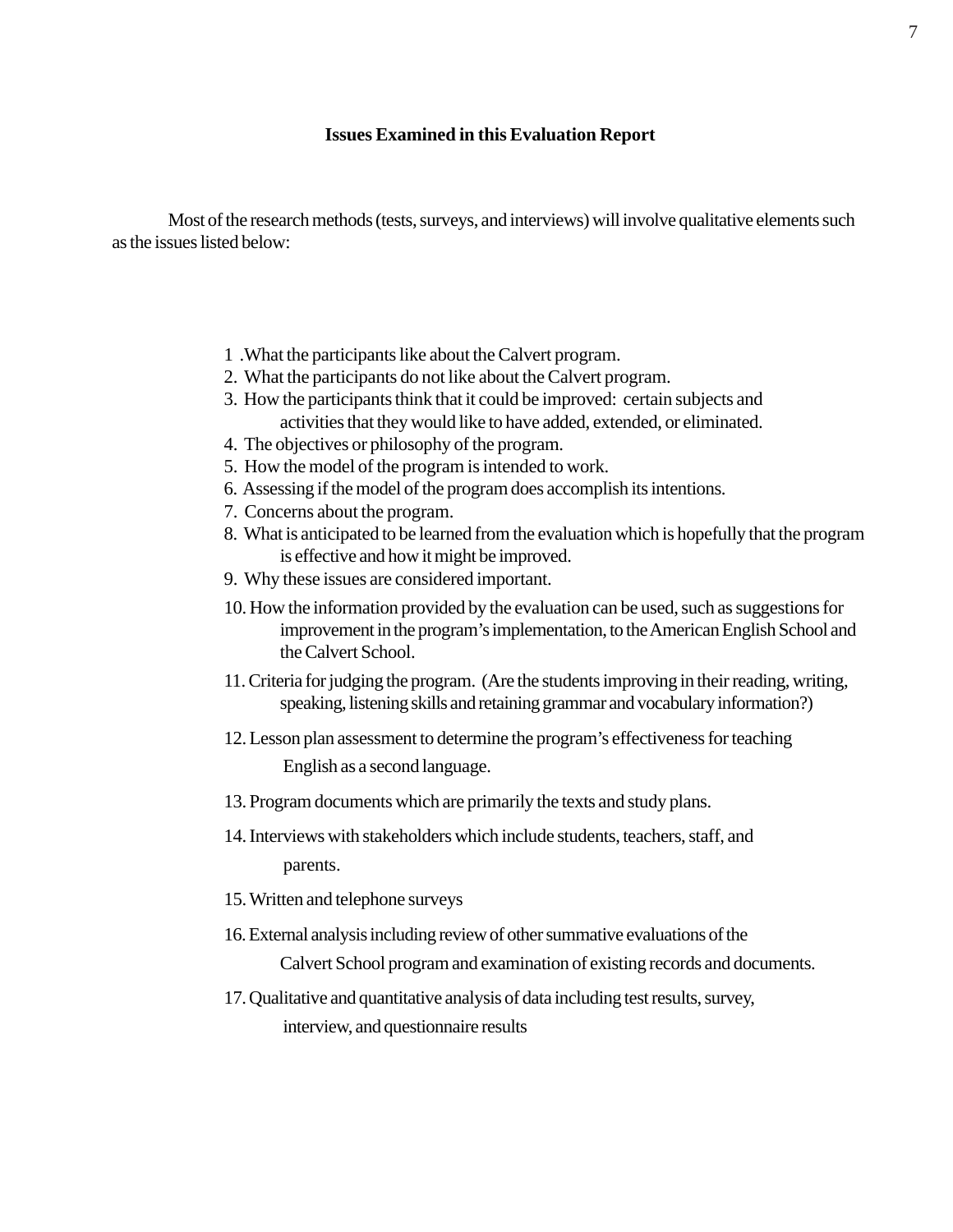Most of the research methods (tests, surveys, and open-ended paper as well as telephone interviews) involve qualitative elements such as the issues listed below:

Initially open-ended items were distribued to the students and some of the teachers asking the following question:

- 1 .What the participants like or about the Calvert program.
- 2. What the participants do not like about the Calvert program.
- 3. How the participants think that it could be improved: certain subjects and activities that they would like to have added, extended, or eliminated.

**1**. In response to question # 1 with the open-ended *written survey,* students answered: mathematics (3), science (2), pictures (2), and some answered: games (2), and playing ball (2) (some even said dogs (1) and babies (1)). During the *telephone interviews* the students answered that they like: Reading Work Pages (4), science (3), math (2), and writing English (1).

The teachers liked the presentation of mathematics, science, reading, and history and liked the fact that a diverse and full range of subjects are offered, not only language and grammar. Also, there is much vocabulary that is not found in the traditional ESL curricula and the texts show good critical thinking. The material is well presented and books focus appropriately more on some topics and less on others.

**2**. In response to question # 2 , with the open ended *written survey*, the students said they do *not* like math (3), science (2), frogs (2), Reading Work Pages (1), reading (1), tests (1), dogs (1), cats (1), and mice (1). During the *telephone interview*, students answered that they do not like math (4), science (3), Reading Work Pages (1), playing "Teacher Says" (1).

Objections from the teachers include: This program was developed with the native speaking English student in mind and not for ESL students. The books contain uneven student levels, e.g., the math is easy and the history is difficult. It is difficult for the Chinese native teachers to help the students with some of the subject matter. The material was developed for individual home schooled students and not for classes composed of groups of children. There is a lack of white (or black) board material. Also, the texts are USA centered, so that a child from another country reads about US history and culture. Maps, geography, history, science, poetry, literature are all presented with the USA in mind.

**3**. In response to # 3, in the *open-ended written survey*, the changes or additions the students want are: computer related studies (10), use of television (1), more science (1), drawing in class (1). During the *telephone interview* the requests were for more computer use (7), reading (1), drawing (1), and speaking English to Americans (1).

The teachers thought that a chronological and an alphabetical vocabulary list could be included as indicated in the suggestions section of this report. Also the mathematics could be presented at a higher level.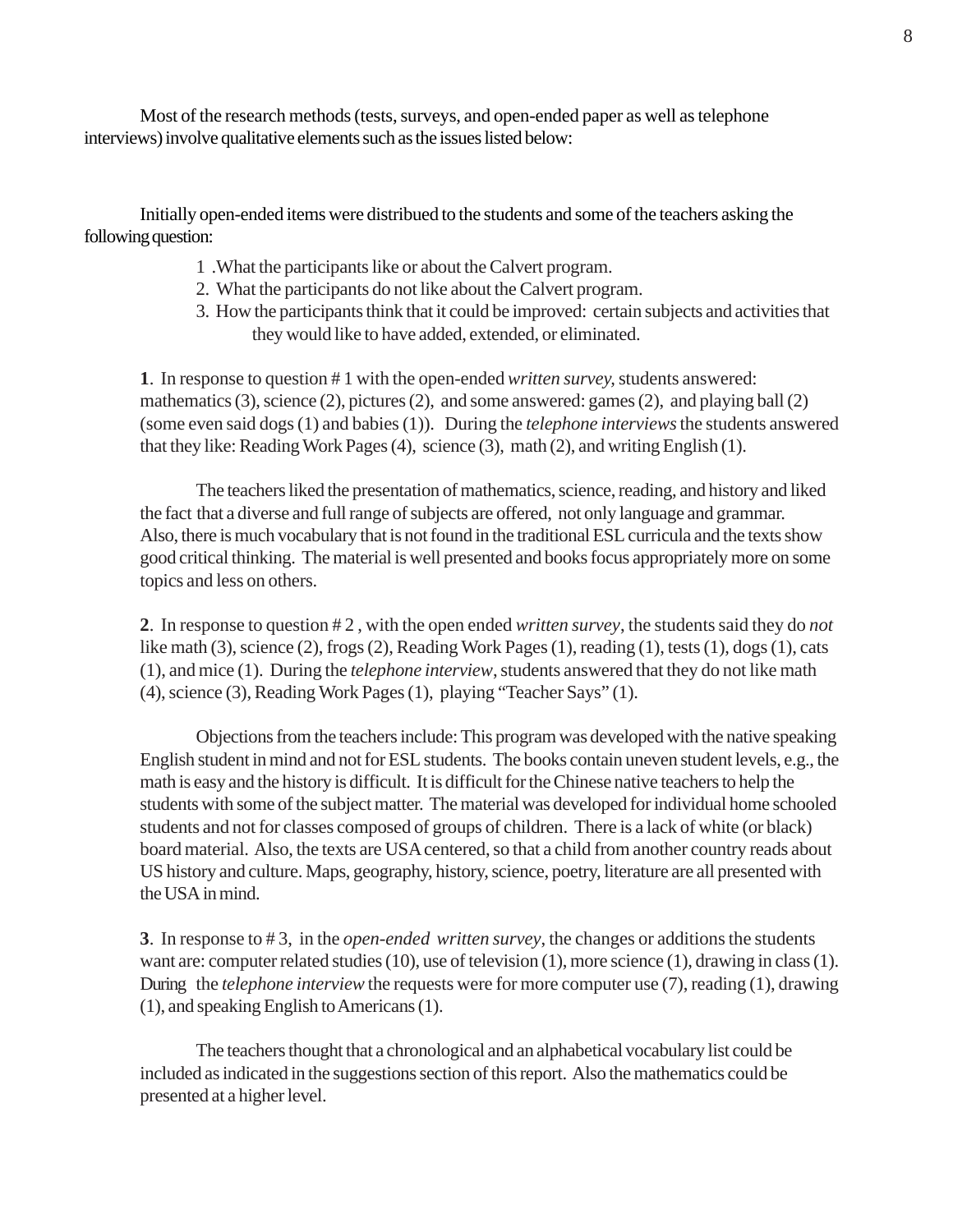

Likert Five Point Scale Survey for some areas covered in the Calvert program for learning English

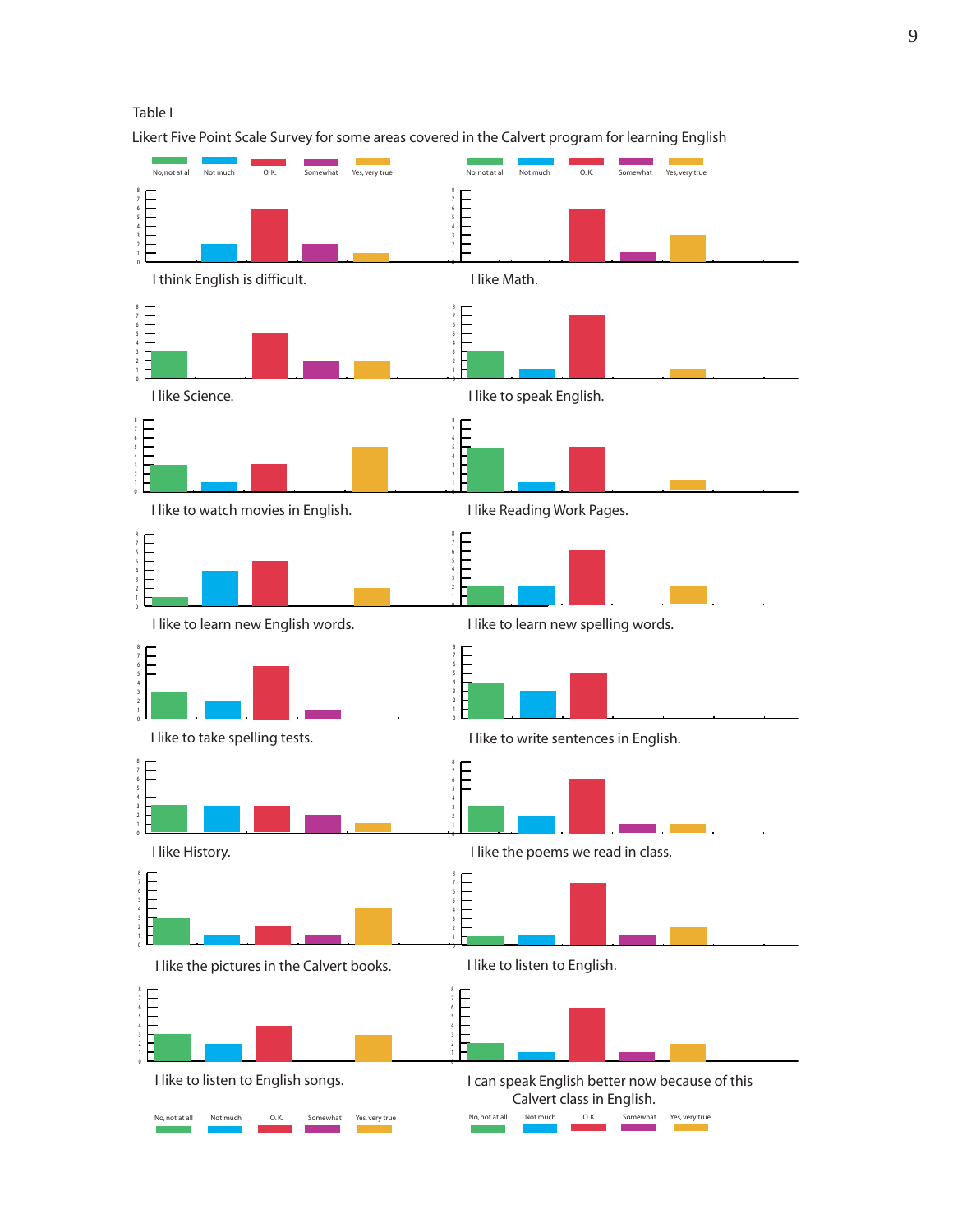**4**. The objectives or philosophy of the program:

To teach the subjects offered while teaching English as a second language in an interesting way.

- **5**. How the model of the program is intended to work To teach English with a total immersion technique using useful and interesting information.
- **6**. Assessing if the model of the program does accomplish its intentions. This is based on analysis of the students test scores, speaking, and comprehension progress. The assessment refers to surveys, comments, quantitative test results, and qualitative evaluation of the students' levels relative to the beginning of the course and progressing for a six month period from October, 2003 to March, 2004. The evaluation itself took place during a two month period from January to the first week of March, 2004 but the documents and test results began in October, 2003 and extended into March 2004.
- **7**. Concerns about the program:

Different subjects are presented at different levels. The material is presented from an American centered cultural view. The set of books is intended for students who use English as their native language so the program seems to make linguistic and phonic assumptions based on native English speakers.

- **8**. What was anticipated to be learned from the evaluation is that the program is effective for students learning English and who do not use English as their native language and ideas for how the program might be improved.
- **9**. Why these issues are considered important:

To make sure this is an effective program and a worthwhile investment for the school and students.

- **10**. How the information provided by the evaluation can be used: This information can be used by the American English School and by the Calvert School for developing an ESL (English as a Second Language) program. These will be provided in the suggestion section.
- **11**. Criteria for judging the effectiveness of the program:

To determine if the students are improving in their reading, writing, speaking, listening skills and retaining grammar and vocabulary information through the analysis of test results and speaking and comprehension progress. Tests, which include daily spelling tests, weekly comprehensive tests, and unit tests, which also include oral tests, and which are paced at every 20 lessons. The cumulative averages of the above mentioned tests are indicated in the appendix. The collection and analysis of data involved observations of student performance, questionnaires, surveys, telephone and in-person interviews but most of the evaluated data is in the form of tests. The tests involve spelling, vocabulary, sentence construction, and comprehension and are norm-referenced as well as domain-referenced. The tests include writing sentences and brief compositions, oral tests, and some multiple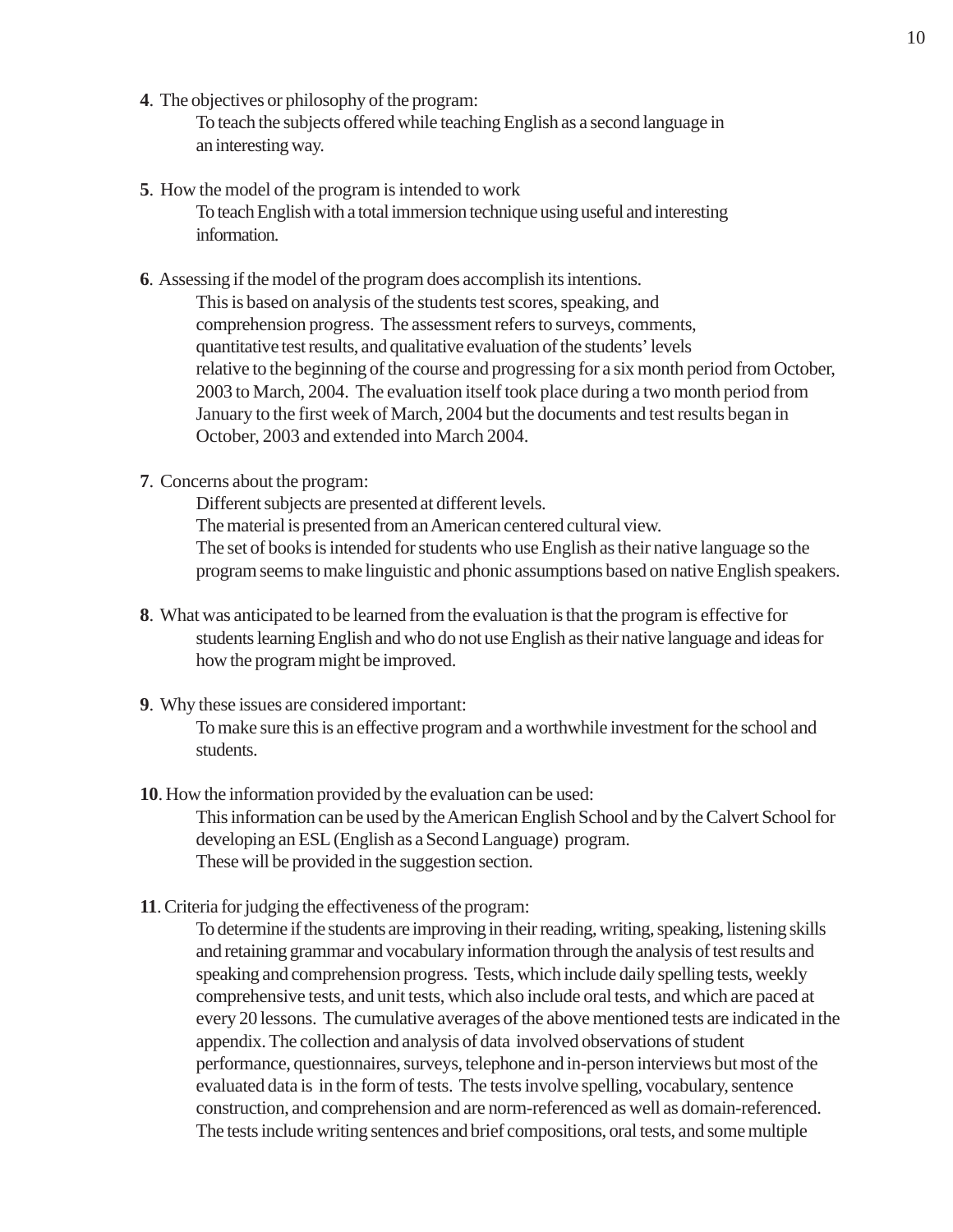choice questions and matching items mostly by matching words with their definitions. The tests supplied by the Calvert program are evaluated according to their answer keys and the teacher-created tests are evaluated according to the teacher's assessment. Most of the analysis for the evaluation will be qualitative in nature although some quantitative data such as numerical test scores, ages of students, amount of time they have studied English, and attendance is also included in the evaluation. The qualitative and subjective nature of assessing language development is the major problem in conducting the evaluation process. Each student can vary in levels of ability in the categories of speaking, listening, reading, writing, comprehension and the development of vocabulary as well as the understanding and use of grammatical rules. To evaluate not only their levels and rates of progress but also to determine to what extent the learning of these skills and materials can be attributed to the effectiveness of the program as offered by the Calvert School curriculum are the most difficult aspects of this evaluation.

**12**. Lesson plan assessment to determine the program's effectiveness for teaching English as a second language.

This is done by actually using the lesson plans to see how the students respond to them. Also, each plan is written in the Lesson Manual so that they can be studied and reviewed for analysis in that way. The lesson plans are described explicitly so that all aspects of the lessons are covered. Also, questions to be asked to the students are answered in the Lesson Manual. Each daily plan is divided into Materials needed, Books for the Lesson, and Student Assignments. An introduction and objectives are given with each lesson plan. The plan progresses toward reading activities, vocabulary building, and phonics. The daily lessons begin with mathematics, then reading, phonics and spelling. Mathematics is taught with the main mathematics book, Calvert Math, with additional material in the Practice and Enrichment Workbook. A recess is always placed midway in the lesson. After the break, the subject matter for the day is presented such as science, geography, Reading Work Pages, history, etc. The subjects are covered and in science there is the reading text with experiments and activities as well as the Activity Pages for science. In addition to the literature readings, sometimes there are additional stories and verses to read. Games, activities, and supplementary activities are also suggested. Each daily lesson is geared around developing reading, writing, speaking, and listening skills as well as vocabulary building and foundations in grammar. These lessons are planned so that a daily lesson can be completed within a three hour session and additional activities can be added to extend the lessons extracurricularly. The pacing of the lessons is such that all of the material can be covered within the given amount of time so that at the end of the school year all of the contents of the several books will have been covered. All of these learning activities help the child learn the English language within the context of studying the essential academic subjects.

**13**. Analysis of the program documents which are primarily the texts and study plans.

Calvert School. (2003). *Lesson Manual*.

This is the comprehensive lesson plan guide that is used as a teacher's guide but is also included in the student's collection of texts and the analysis is described in item 12 above.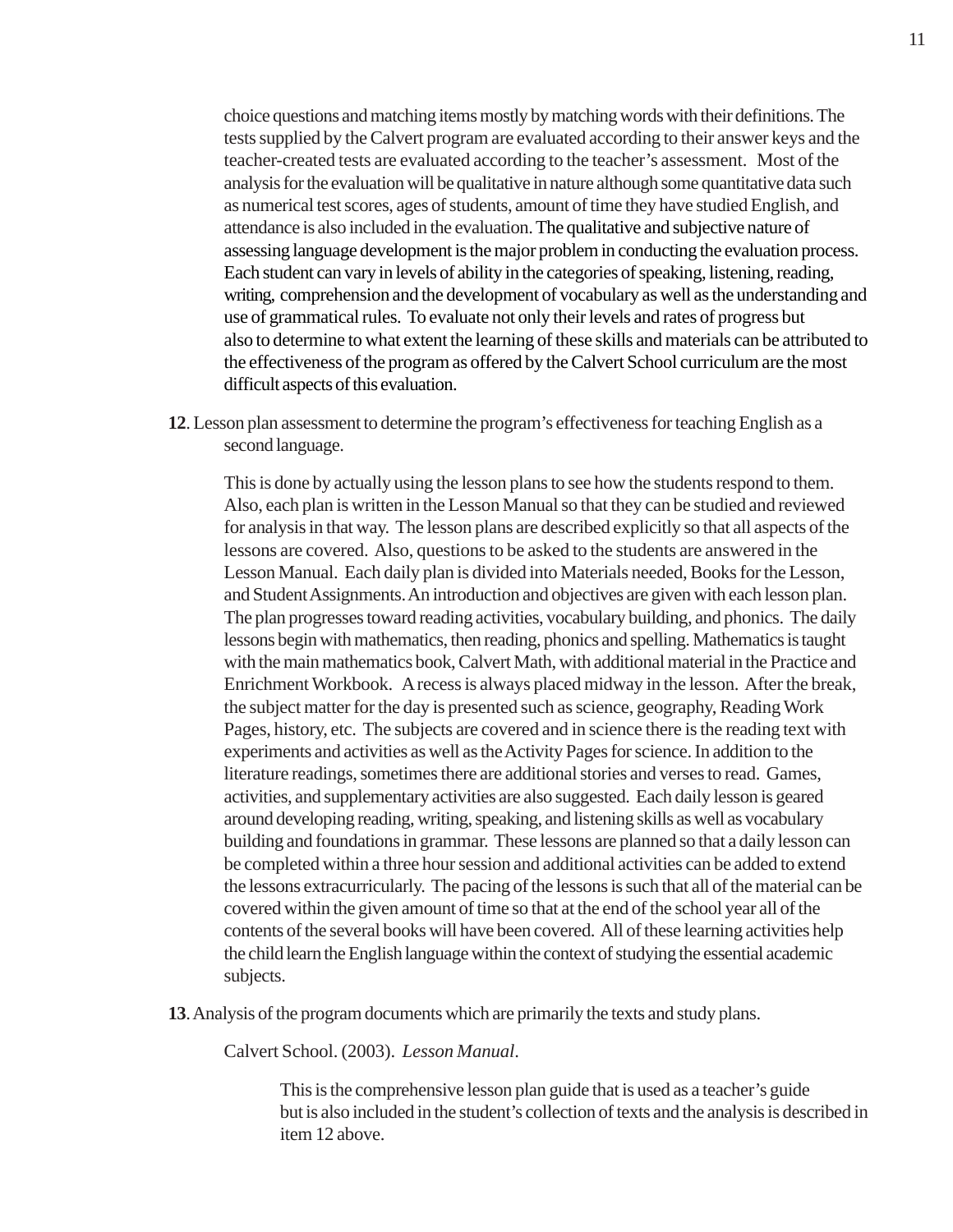#### *Maps, Globes, Graphs*

This book gives the students first hand experience with reading maps and globes.

# *Activity Pages*.

These are supplementary activities to accompany the science, geography, and history readings.

*History Read-Alouds*.

This is a text of accounts of readings about history and the reading level of these is much higher than their reading books so that these are meant primarily for their informational content and as listening exercises.

### *98 Stories for Children*.

These are reading stories of a higher reading level than those in their reading books. *Reading Work Cards*.

These are cards, printed in book form, that contain the essential vocabulary words that the students are to learn.

*Reading Work Pages*.

These are used almost daily: two or three pages per day, for the students to interactively fill-in-the-blanks or complete the vocabulary exercises within.

### *Stories and Longer Verses*.

These are also reading of a higher level which also contain some poetry.

*Tests.*

This book contains the unit tests to be given every 20 units which cover in general the material covered in those 20 units by giving mostly multiple choice questions, mathematics problems, and oral reading assessment.

*Writing Fun*. Baltimore: Calvert School, Inc.

These are writing exercises for spelling and constructing words but also for penmanship proficiency.

*Here we Go.*

One of the beginning level readers of stories and poems.

#### *Let's Be Friends*.

One of the beginning level readers of stories and poems. *Surprises.*

One of the beginning level readers of stories and poems.

*Treasures.* Boston, MA: Houghton Mifflin Company.

One of the beginning level readers of stories and poems.

*Wonders.* Boston, MA: Houghton Mifflin Company.

One of the beginning level readers of stories and poems.

*Red Robin, Fly Up!* Baltimore: Calvert School, Inc.

The first book to be read concerning learning, freedom, and growth.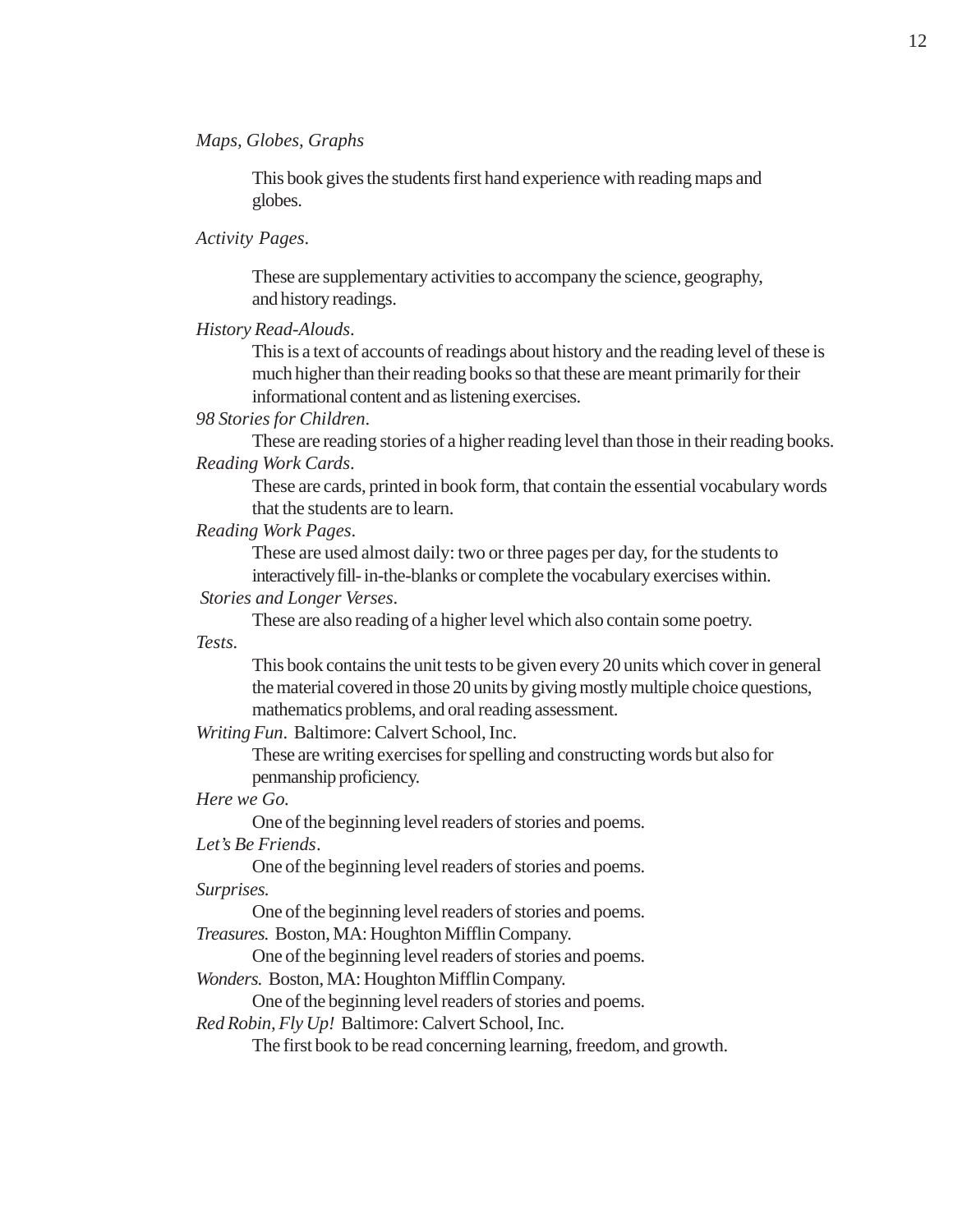# *Calvert Math*.

Covers counting, reading and writing numbers, money, geometry, fractions, place value, time, measuring, problem solving, sets, adding and subtracting two digit numbers.

*Calvert Math: Practice and Enrichment Workbook*.

Additional mathematics exercises to complement Calvert Math *Math Manual.*

> This is the daily lesson plan for mathematics with explanations of the concepts involved.

#### *Science.*

This book covers biology:plants, animals, habitats; the sky: weather,planets, Moon, sun, stars, orbital paths, Moon's phases, weather, seasons, space; Matter: comparing, using senses, properties of matter, solids, liquids, gases, physical changes; movement: push, pull, changes, forces, wholes and parts; the human body: growth, skeletons, muscles, skin, weight, height, bones, teeth, health habits.

# *Phonics Library*.

These are fairly simple reading selections using the vocabulary and phonics concepts to be learned within a lesson.

- **14**. Interviews with stakeholders which include students, teachers, staff, and parents.
- **15**. Surveys: both written and telephone surveys:

The results of these are mentioned in items 1, 2, and 3 above as well as in the appendixes at the end of this evaluation.

- **16**. External analysis including review of other summative evaluations of the Calvert School program and examination of existing records and documents. The Woodson-Calvert evaluation is included in the appendix at the end of this evaluation.
- **17**. Qualitative and quantitative analysis of data including test results, survey, interview, and questionnaire results

The data of this analysis is in the appendix at the end of this evaluation.

Issues that involve quantitative elements are listed below:

- 1. Collection of data
- 2. Numerical test results
- 3. Number of students enrolled in the program
- 4. Costs involved with the program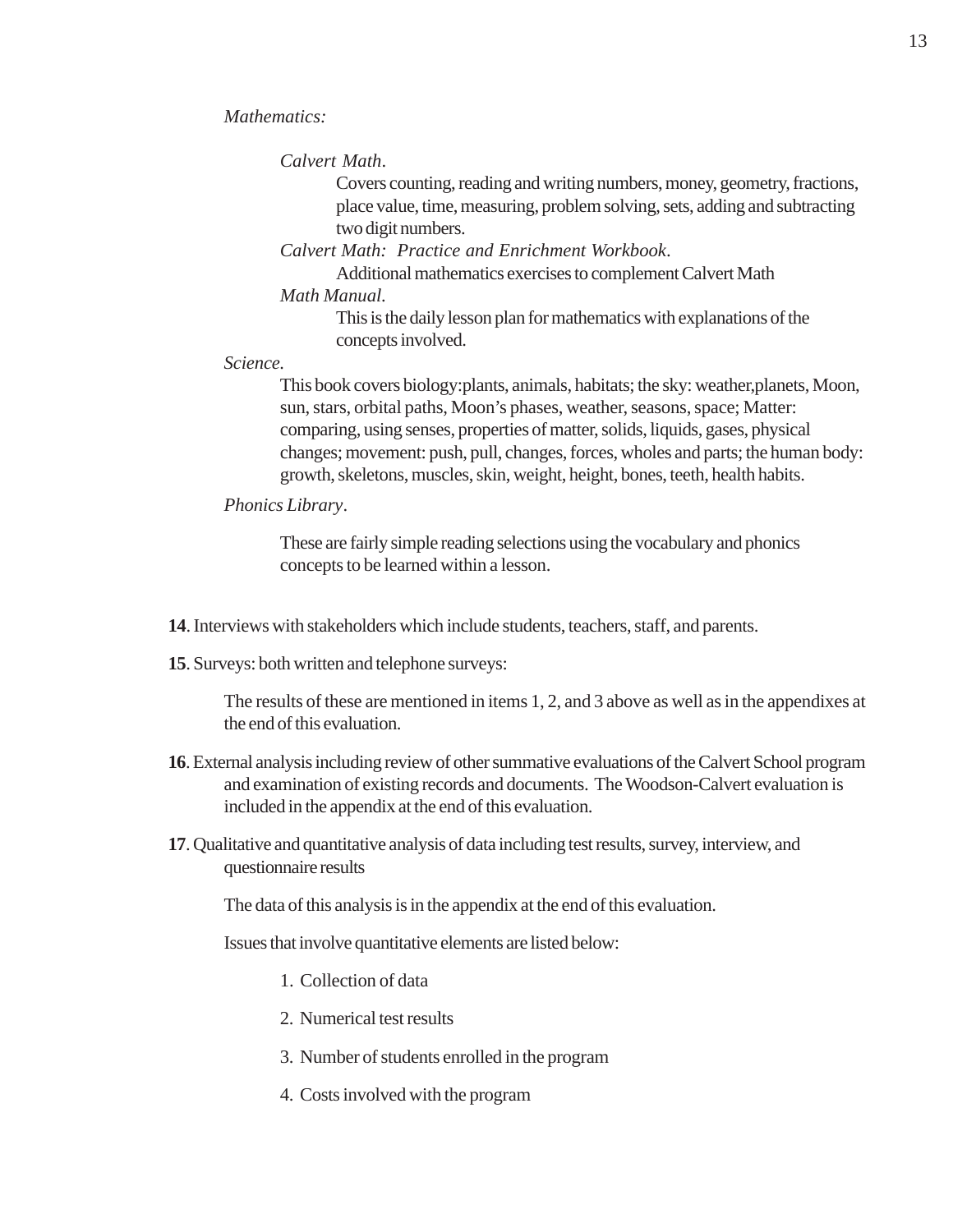#### **Brief Overview of the Evaluation Plan and Procedures**

The effectiveness of the Calvert program is assessed by in this evaluation by interviews with the students, parents, teachers, and school staff as well as by student tests. Most of the data analysis is a qualitative assessment of the student's performance as indicated by verbal responses and understanding, spelling and writing ability, communication and conversational skills, accumulation of vocabulary, precision and accuracy of pronunciation, and the understanding of grammatical concepts including the understand the grammatical structure of a sentence and identifying and understanding the parts of speech (nouns, verbs, adjectives, adverbs, prepositions, conjunctions, verbals, interjections), and grammatical elements such as auxilary verbs. Also an understanding of number and tenses (since there are none in Chinese since time is indicated by grammatical context. For example, in Chinese, the literally translated equivalents of "I go, I went, and I will go" are "Now I go, Yesterday I go, Tomorrow I go") will be assessed. Similarly, in Chinese there is no singular or plural as this is also determined by context so that in Chinese the literally translated English of "[one] apple — [six] apples" is "one apple — six apple". Also articles (a, an, the) are not used in Chinese so that often one hears "I want apple" or "Give me banana, please" since articles are low informational content words and are therefore not considered important and a thus among the first words to be omitted or the last to be added to one's conversational speech patterns.

The results of the students' progress are reflected in the tables of test scores in the appendix of this evaluation but the progress can also be determined by discussions with the students and listening to their oral performance as they read out loud. Also, a change in attitude is an indicator of progress, too. At the beginning of the program, the students were much more unruly, presumably because they were not able to understand what was being said to them. As time goes on, the general behavior level in the class seems to be improving, again, presumably because they are this time understanding more of what is being said.

Another indicator of development is the performance level of individual students. All of them are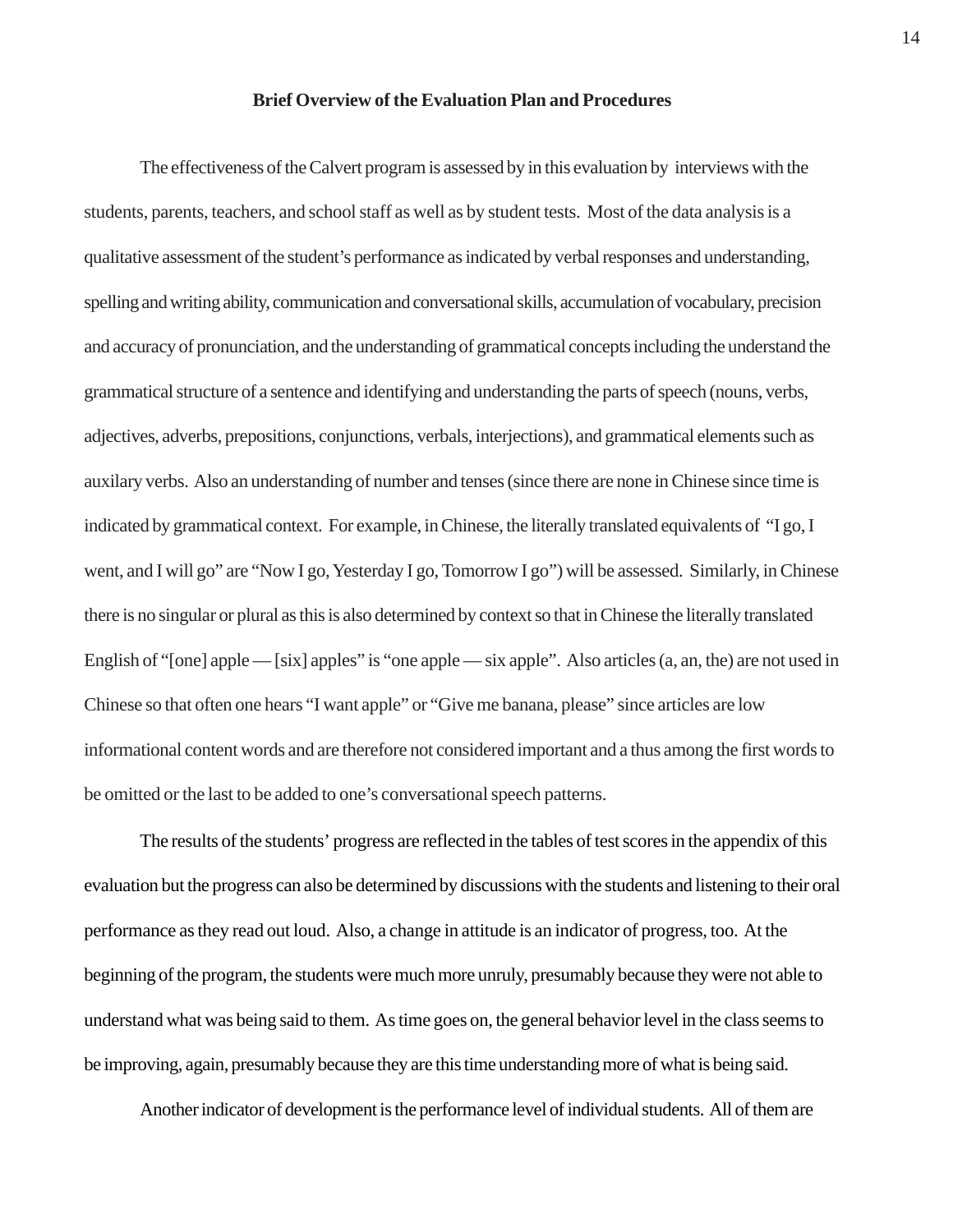progressing in their own way and the highest performer remains the highest. But some students are showing marked improvement in their level of interest and performance. An example of this is Kevin (M), who at first was making zeros on all of his spelling tests but is now known to make a few 100s, accomplishments for which he is justly proud, as a result of his now studying for the tests because of a desire to achieve.

The issue of the level of difficulty is an important one because sometimes the presented material is quite simple as in the Phonics reading book. Other times the material can be comparatively difficult as in the history readings and some stories and readings in the Lesson Manual. One story involved a complicated plot with a rabbit and fox trying to get over a river with an aligator in it by outwitting the aligator and each other. Another story has a giant who demands a farmer's food and the farmer agrees to give the giant the "tops" while the farmer takes the "bottoms". As a result of this agreement, the giant gets a bag of wilted leaves, and the farmer gets the potatoes which are the " bottoms". For the next time the giant then demands the "bottoms". Because of this he gets a bag of roots and the farmer gets the tomatoes which are the "tops". The giant then demands that the next time he get both "tops" and the "bottoms". This time the giant gets a bag of leaves/husks and roots and the farmer keeps the ears, or middle, of the corn. I tend to agree with the giant that the "tops" and "bottoms" would include the entire plant but, however one interprets this story, the meaning of this story is difficult to convey to students learning English as a second language.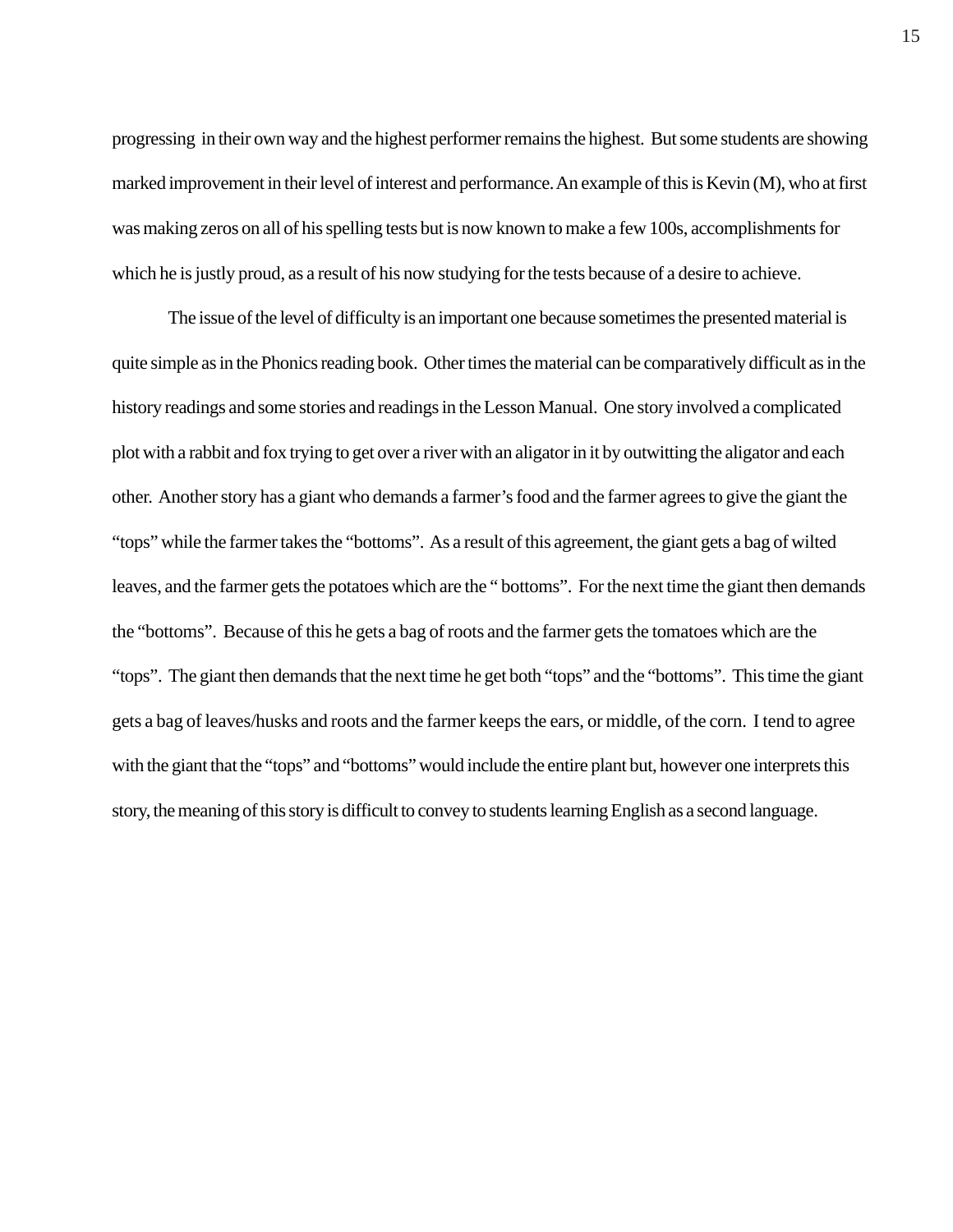#### **An External Summative Evaluation of the Calvert Program**

Some external summative evaluations have shown that the Calvert program is effective when administered according to the lesson plans. One such report was the Calvert-Woodson evaluation (McHugh, 1998, Appendix V) which found that the Calvert program as administered to grades 1 through 3 at the Woodson Elementary School, a school with many economically disadvantaged students, which showed significant progress in students as compared to the control groups which were not given such a structured program. After one year the tested first grade students for reading comprehension moved up from an average in the 18th percentile in the comparison group to an average in the 46th percentile. As a result of the assessment of the results of tests such as the Comprehensive Testing Program III, reading, writing, and reading comprehension were are examined, and each of these areas showed improved performance.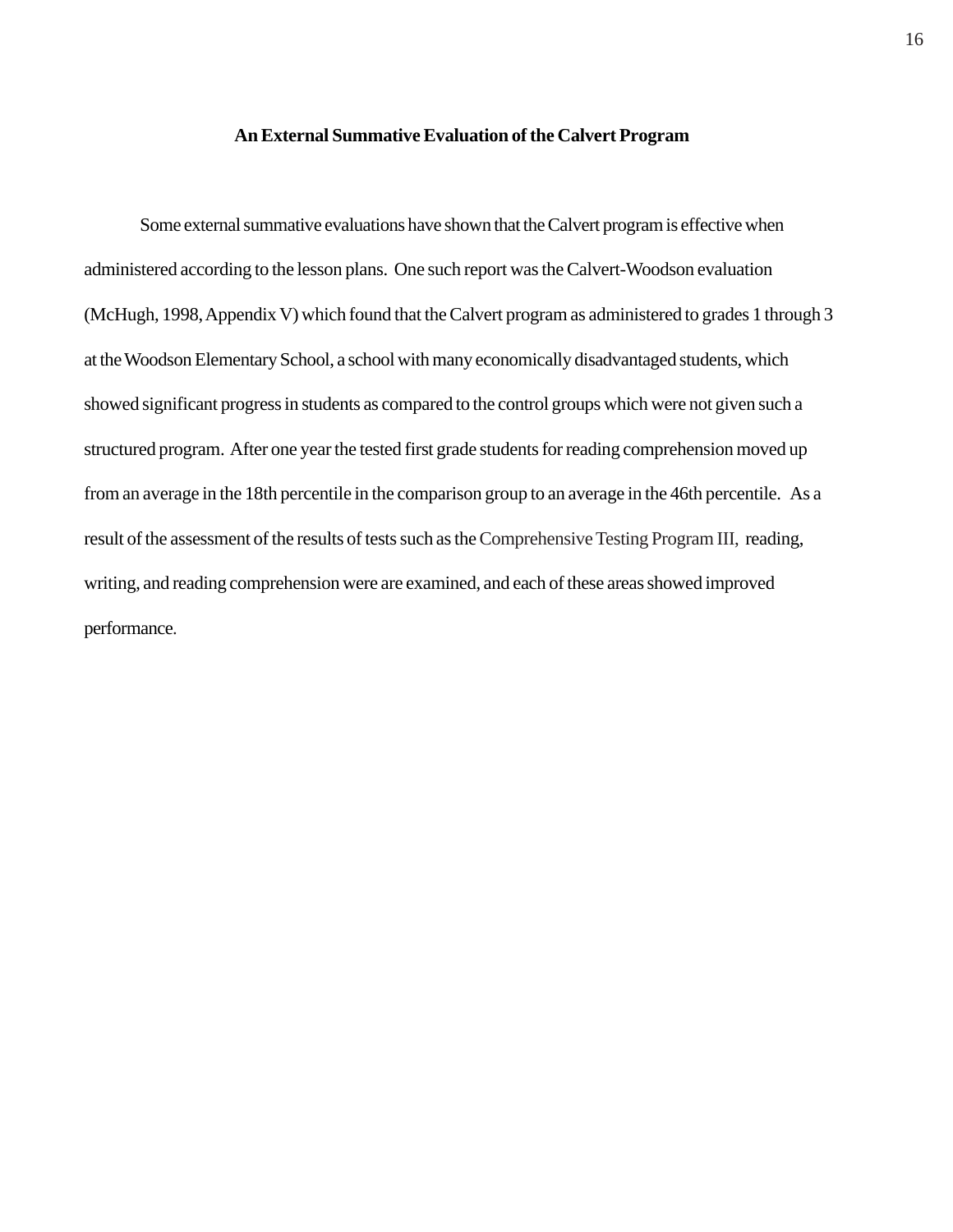# **Conclusion**

Overall, it seems that the students are learning English at a rapid pace using the Calvert program. One may argue that the students would also learn at a rapid pace using other programs but the Calvert curriculum contains a wide range of academic subjects and the instructional process is presented in an interesting and useful context for children to learn English. Some suggestions and recommendations for adapting the program for use as a method for teaching English as a second language are indicated below.

#### **Suggestions and Recommendations**

For the purposes of using this program as a method for learning English as a second language it is suggested that two **vocabulary lists** be developed for each a the Calvert yearly levels.

- 1. One *in the order of appearance in each daily lesson*, with the English word list and beside it its Chinese (or in the language that is native to where the course is being taught) equivalent.
- 2. Another an *alphabetized glossary* in booklet form of the vocabulary words, with English definitions, of all of the vocabulary words within each yearly level of the Calvert program.
- 3. Also, for the ESL learners, there could be a set of tapes and audio supplements to accompany the readings and the texts.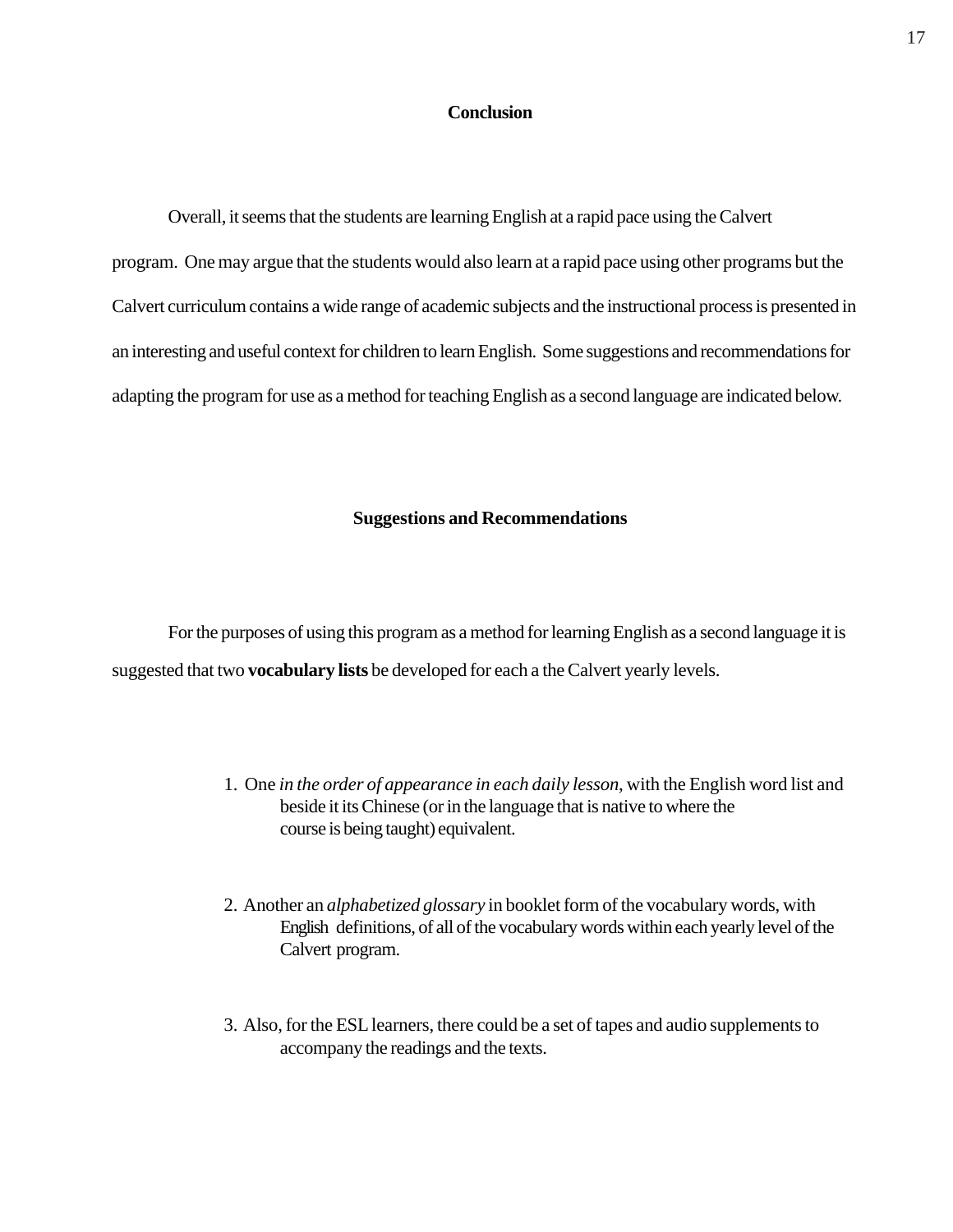# Appendix I

| Student                     | Spelling | Weekly Average | Unit One | Unit Two | <b>Unit Three</b> | <b>Total Average</b> |
|-----------------------------|----------|----------------|----------|----------|-------------------|----------------------|
| G                           | $71\,$   | $73\,$         | 83       | $75\,$   |                   | $76\,$               |
| $\mathsf H$                 | $95\,$   | $85\,$         | $93$     | $71\,$   | 74                | 84                   |
| $\bigg $                    | 99       | 94             | 88       | $72\,$   | 93                | 89                   |
| J                           | $68\,$   | 59             | $90\,$   | $65\,$   | $41$              | $65\,$               |
| $\mathsf K$                 | $87\,$   | 84             | $85\,$   | $75\,$   |                   | $83\,$               |
| $\mathsf L$                 | $64$     | $67\,$         | 88       | 66       | $60\,$            | 69                   |
| ${\sf M}$                   | $44\,$   | $64$           | $70\,$   | $65\,$   |                   | $61$                 |
| ${\sf N}$                   | 93       | $81\,$         | $78\,$   | $76\,$   | 48                | $75\,$               |
| $\, {\sf P}$                | 92       | 69             | $80\,$   | $70\,$   | 85                | $79$                 |
| $\mathsf{Q}$                | $83\,$   | $77\,$         | 93       | $81\,$   | 59                | $79$                 |
| ${\sf R}$                   | $83\,$   | $75\,$         | $100\,$  | 84       | $85\,$            | $85\,$               |
| $\boldsymbol{\mathsf{S}}$   |          | 61             | $93$     | $63$     |                   | $72\,$               |
| T                           | 68       | 69             | 93       | 67       | $46\,$            | 69                   |
| $\bigcup$                   | $82\,$   | $74\,$         |          | $77\,$   | $76\,$            | $77\,$               |
| $\operatorname{\mathsf{V}}$ |          |                |          |          |                   |                      |
| <b>Class Averages</b>       | $81$     | $74\,$         | $87\,$   | $72\,$   | 67                | $76\,$               |

G1 Calvert School Program Test Results for the American English School Students from October 2003 through February 2004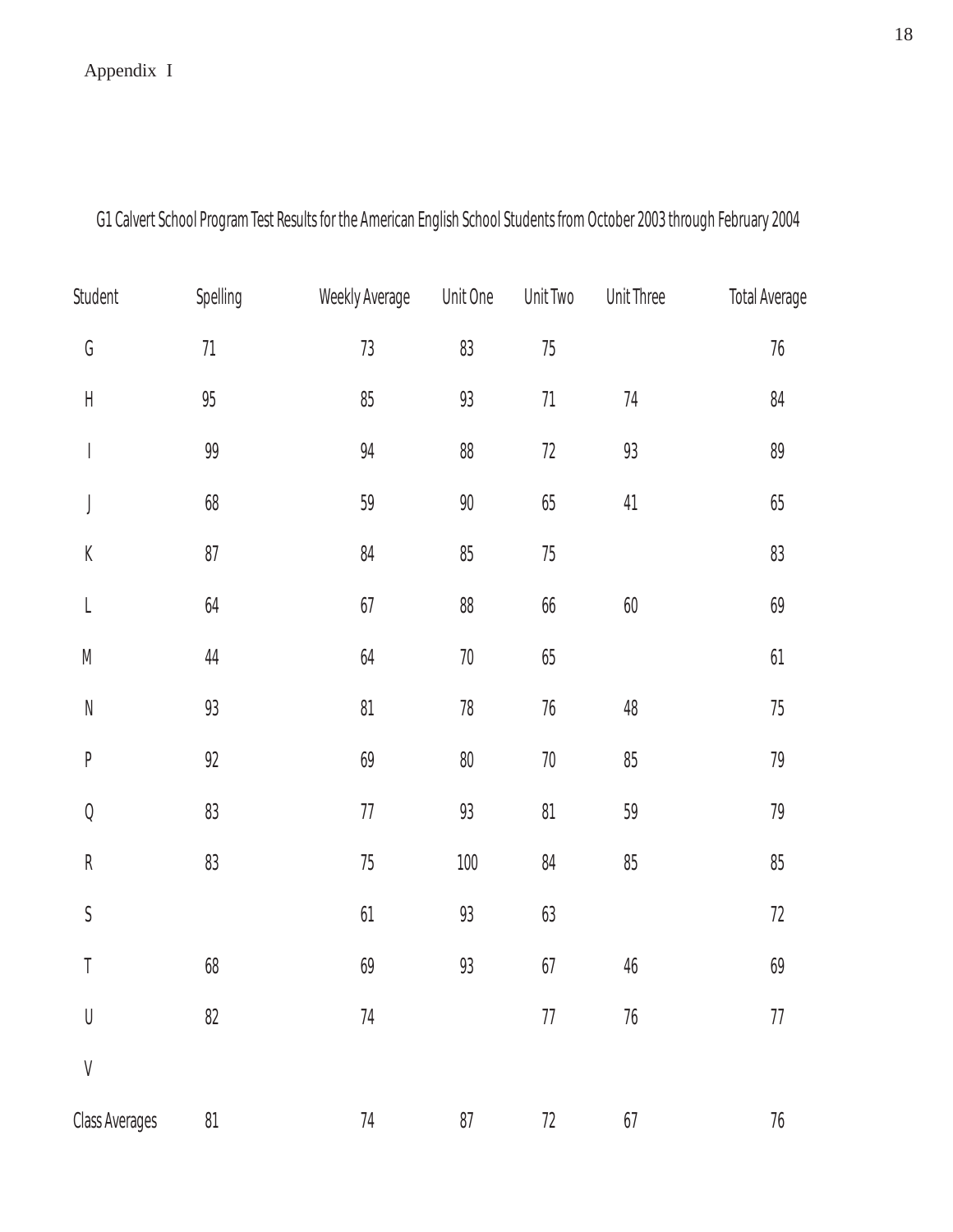

G1 Calvert School Program Students' Norm-Referenced Test Scores: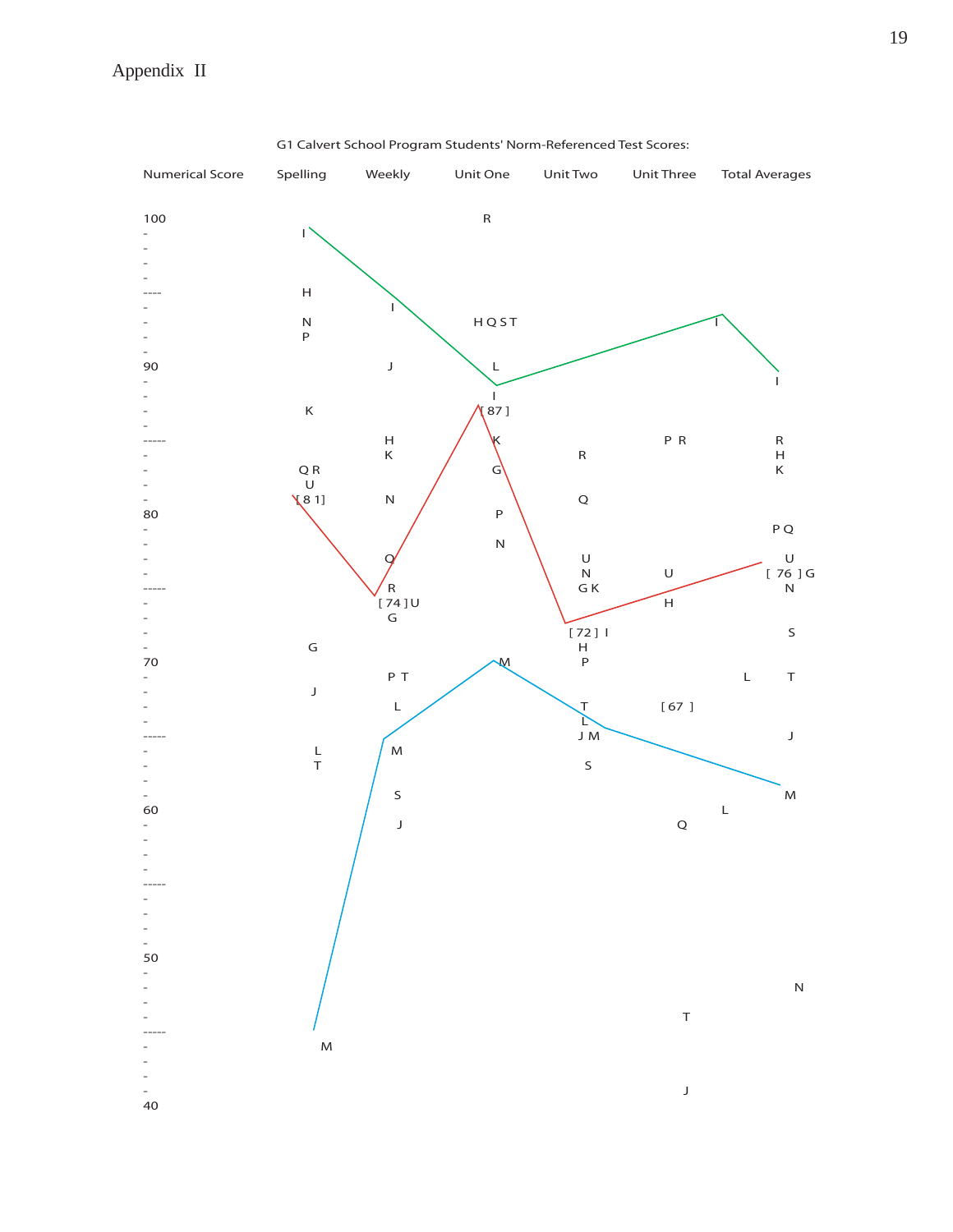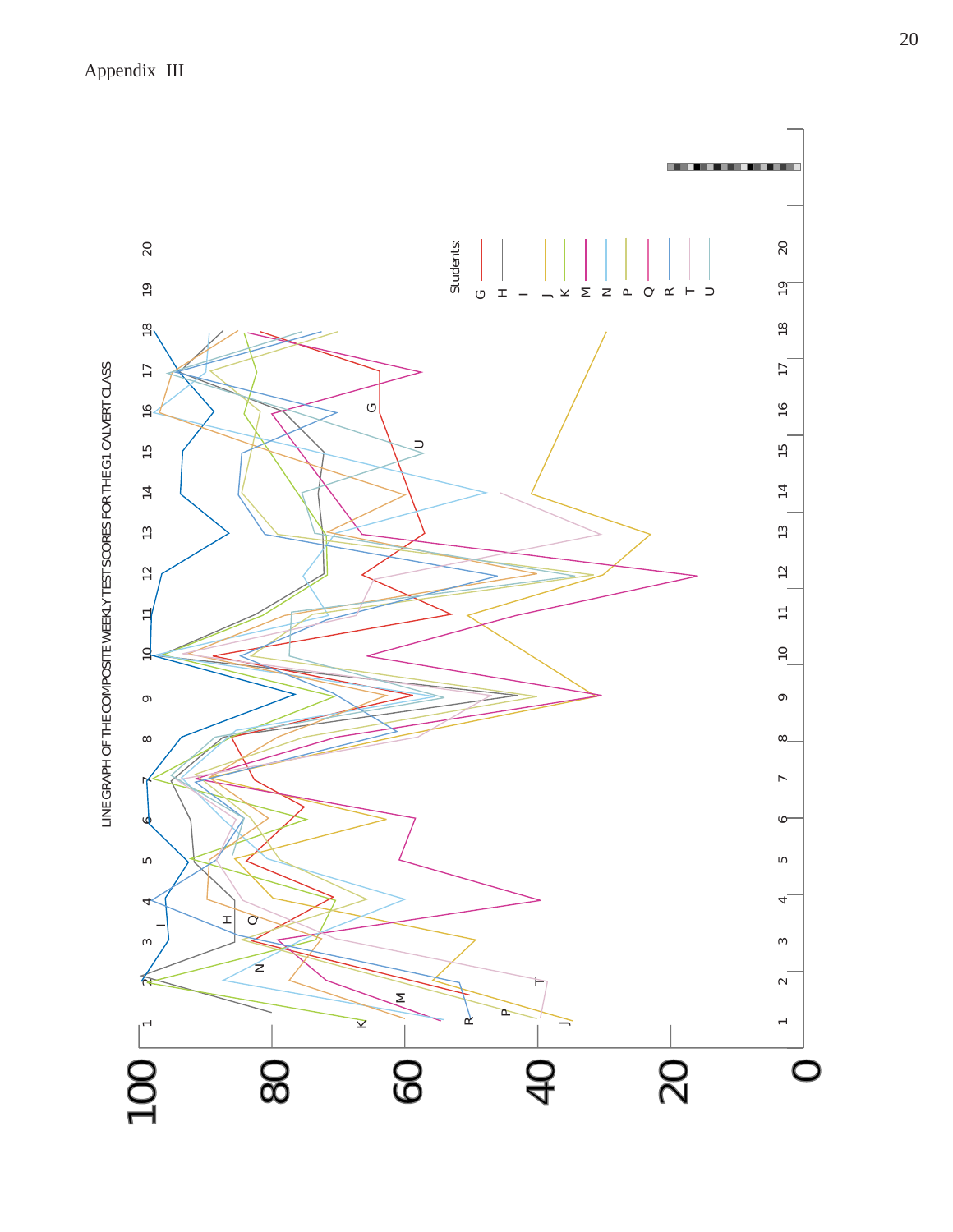Appendix IV

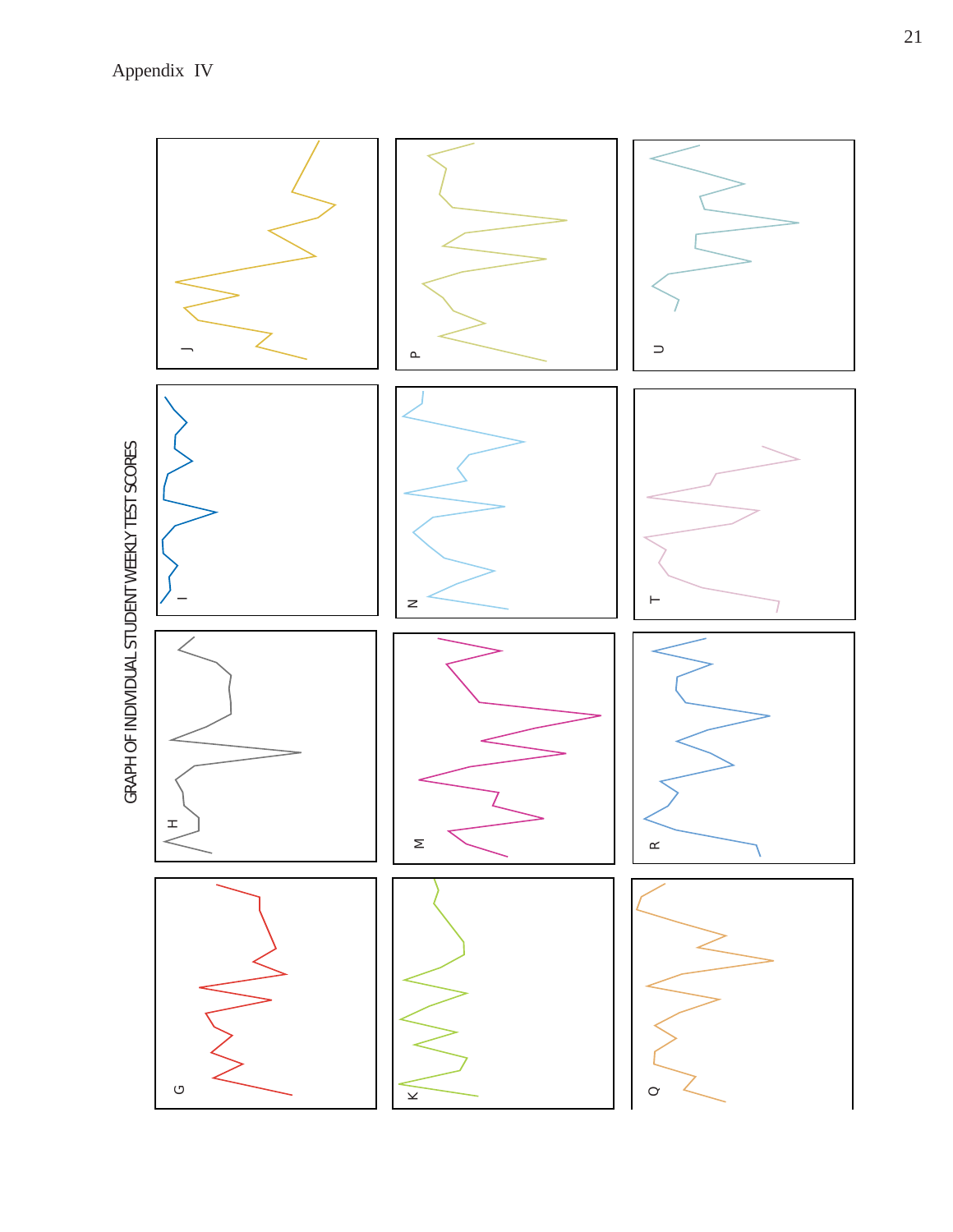# **CALVERT EXTERNAL EVALUATION**

This is a summary of an evaluation of the Calvert program at Dr. Carter Goodwin Woodson Elementary School. Calvert is an established private elementary school providing a high-quality education to several generations of children from Baltimore. Students learn spelling punctuation and attention to detail. . Each month, the parents receive monthly report cards and samples of students' work. .

### **Study Methodology**

The school implemented the Calvert program gradually, starting with kindergarten and first grade, and adding another grade every year. The report focuses on the third year of the program implementation. Data is given per cohort. The comparison group started first grade in September 1993 before the program was implemented (18 students). The first cohort started first grade in September 1994, when the program was implemented (32 students). The second cohort started first grade in September 1995 (29 students), and the third cohort started first grade in September 1996 (50 students). All students were tested on the Comprehensive Testing Program III, a norm-referenced test used in private schools. Their scores, given in Normal Curve Equivalent (NCE), were compared to those of students who were in first grade prior to the implementation of the program. Results of the analyses were then converted to percentiles. Effect sizes were calculated as cohort mean NCE minus comparison mean NCE divided by comparison standard deviation. Around 16,000 children worldwide are home-schooled using the Calvert program. (McHugh and Stringfield, 1998)

Evaluators used the Comprehensive Testing Program III to assess the impact of the program. They compared average percentile scores of first and second graders at Woodson prior to the implementation of the program (the "comparison group" for this study) with scores of the three cohorts of first graders who were taught under the program during school years 1994-95 to 1996-97. In first grade reading comprehension, the average score for the comparison group was at the 18th percentile. After one year in the program, the first cohort of students scored on average at the 49th percentile, the second cohort scored at the 40th percentile and the third cohort scored at the 49th percentile. The program effect size was calculated in +2.8, +2.1 and +2.9 respectively. In terms of first graders reading at the lowest levels, 72% of the comparison group scored in the lowest quartile, compared to 16% of the first cohort, 35% of the second cohort and 6% of the third cohort.

In terms of first graders reading at the highest levels, no student in the comparison group scored in the third and highest quartiles. In the first cohort, 47% scored in the two highest quartiles, 24% did so in the second cohort, and 42% did so in the third. Reading gains continued in the second grade, with 44% of the first cohort scoring in the two highest quartiles and 72% of the second cohort. Only 6% of second graders in the comparison group scored at the third quartile (none at the highest).

For writing, the comparison group scored on average at the 36th percentile, while the first cohort scored on average at the 71st percentile and the second cohort at the 67th percentile. The third cohort did not take the test that was administered only to second graders. The effect sizes of the program were +2.7 and +2.4 in the two highest. Seventy-percent of the group taking the test belonged to the first Calvert cohort while 30% were new arrivals. Results for the past two school years show a steady improvement in test scores, although the school has yet to reach satisfactory status (70% of the students passing) in any of the subjects.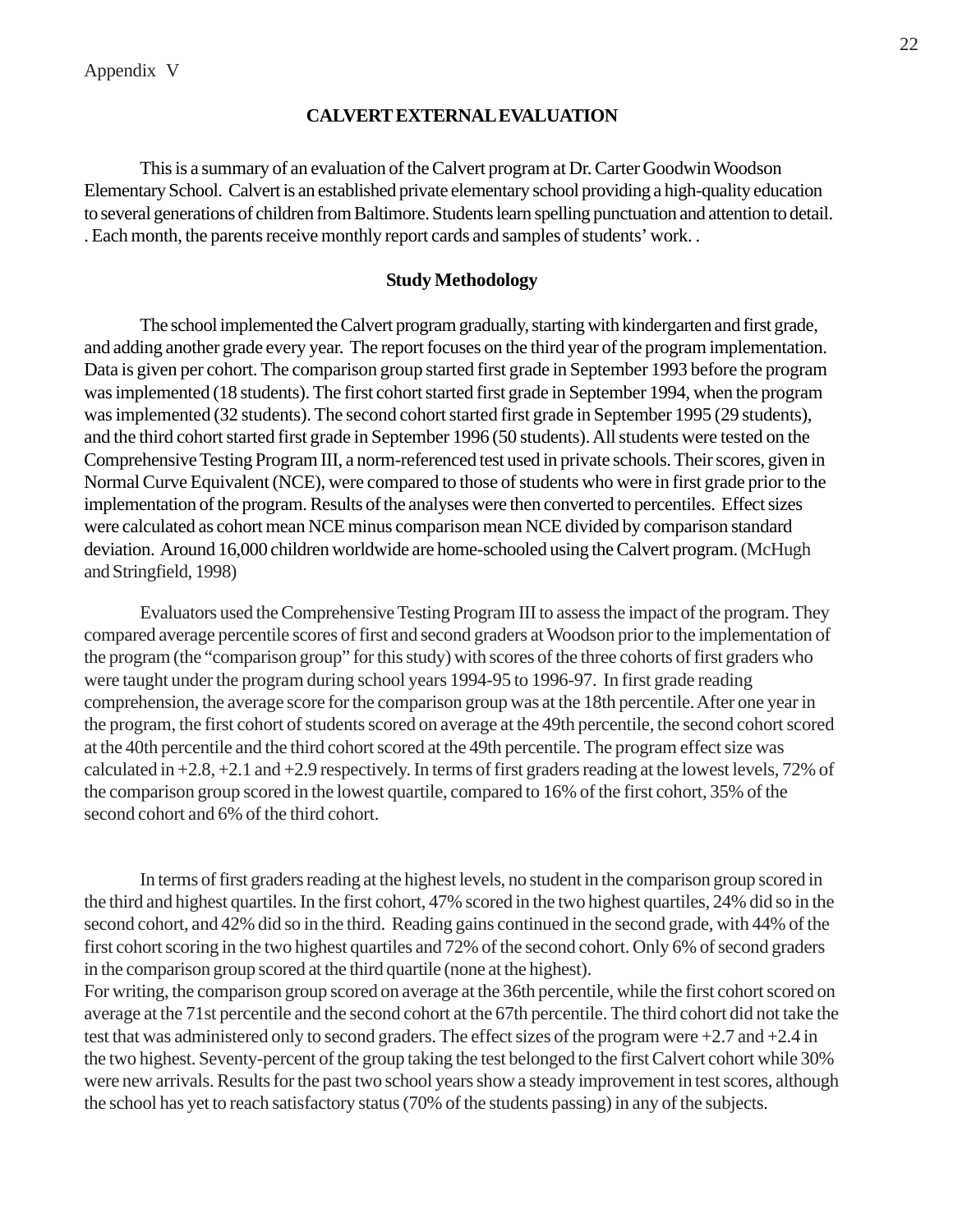### **Program Components**

Woodson Elementary School has about 400 students in grades Kindergarten-5.

Each school day began with a half hour "correction period" for students to correct previous work and complete unfinished work..

Comprehension was stressed in the early grades and students were taught to read for a purpose and for enjoyment.

Students used sight words and phonemic skills as a formal part of the Calvert curriculum.

Sight words and phonemic skills were a part of the Calvert curriculum, as were timed mathematics drills Students wrote a composition each week beginning in January of the first grade.

Folders of students' work were sent home at the end of each month and were part of school to parent communication.

Some relatives, mainly in first grade, assisted during the corrections period. Additional reward activities were scheduled periodically for students with perfect attendance. After providing the curriculum and initial training, Calvert staff members were available on a consultative basis. Woodson shared its evaluation information and reports with Calvert. The Abell Foundation also reviewed evaluations and student progress reports.

Calvert-Woodson External Evaluation. (1998). Retrieved February 5, 2004 from: http://www.aypf.org/ rmaa/pdfs/Calvert.pdf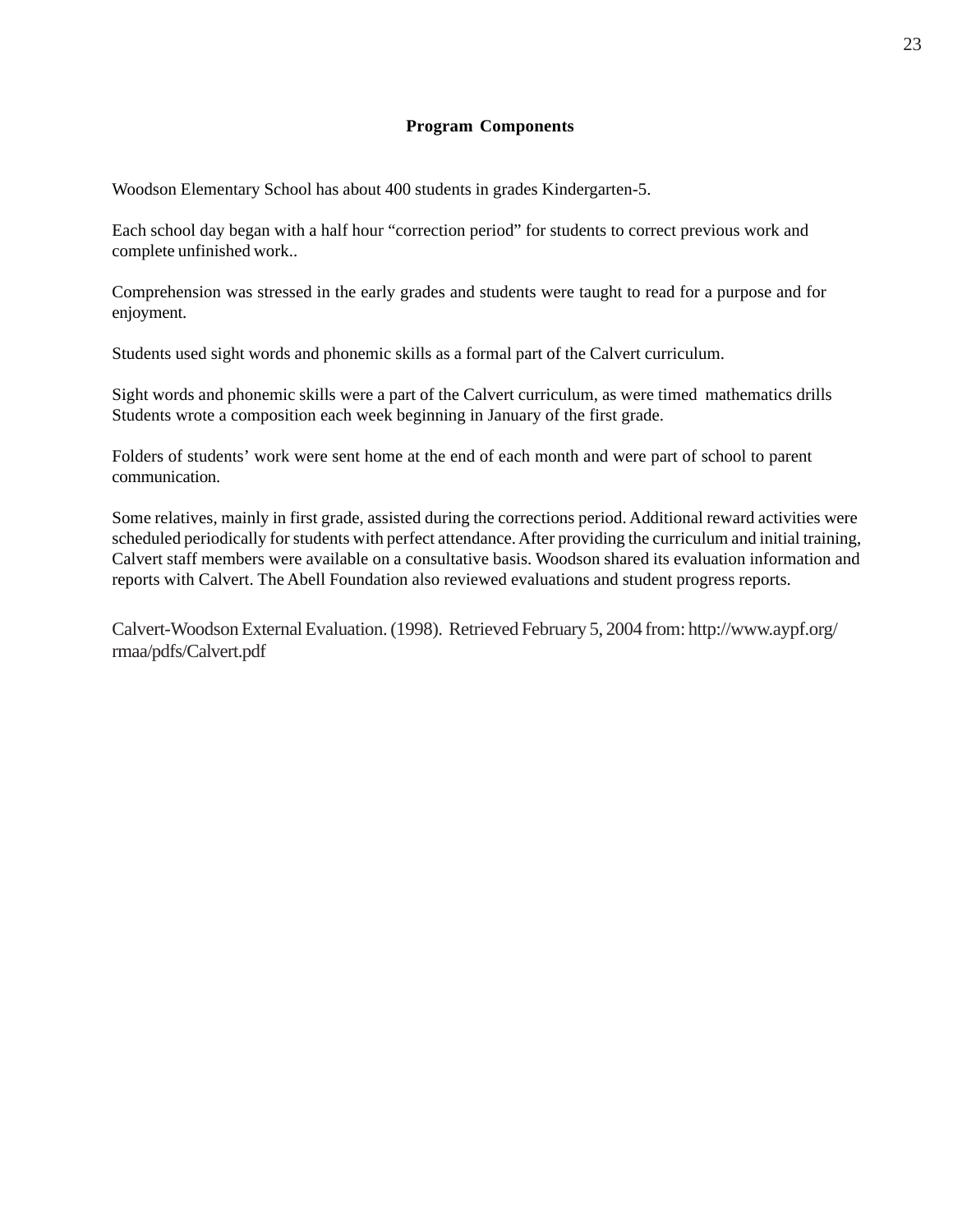Open-ended questions asked to the students and teachers in a *written survey*:

- 1. What do you like about the Calvert program?
- 2. What do you not like about the Calvert program?
- 3. How do you think the Calvert program could be improved?

*Telephone survey* questions to the sudents involved in the Calvert program:

- 1. How are you?
- 2. What are you doing? Can you talk now?
- 3. What is your favorite color?
- 4. What is your hobby?
- 5. What school subjects in the Calvert program do you like?
- 6. What school subjects in the Calvert program do you not like?
- 7. Is this English program easy or difficult? Why?
- 8. What do you most want to learn?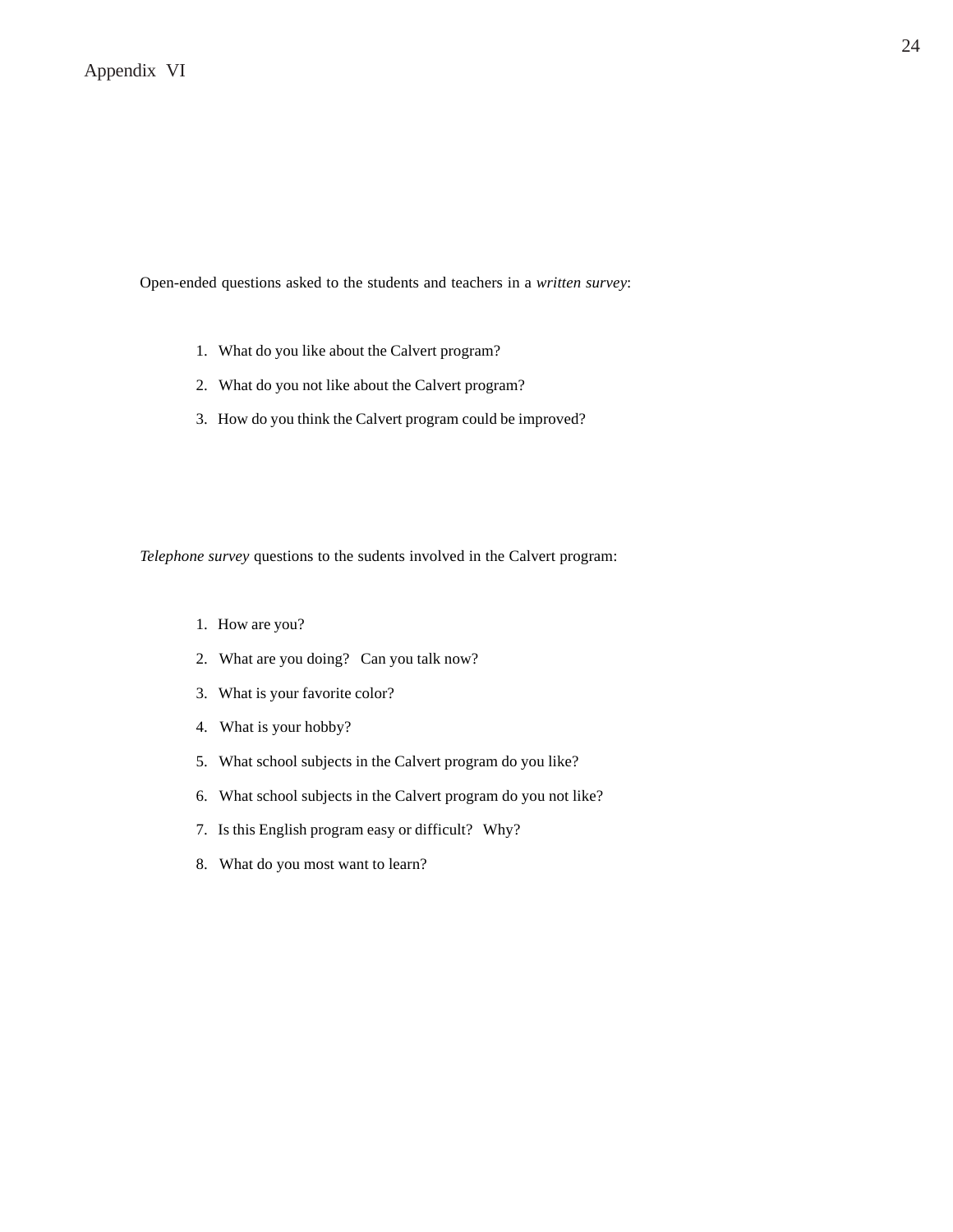# Likert Survey Items:

|                                       | 1. I think English is difficult.                                  |           |      |           |                |  |  |  |  |
|---------------------------------------|-------------------------------------------------------------------|-----------|------|-----------|----------------|--|--|--|--|
|                                       | No, not at all.                                                   | Not much. | O.K. | Somewhat. | Yes, very true |  |  |  |  |
|                                       | 2. I like Math.                                                   |           |      |           |                |  |  |  |  |
|                                       | No, not at all.                                                   | Not much. | O.K. | Somewhat. | Yes, very true |  |  |  |  |
|                                       | 3. I like Science.                                                |           |      |           |                |  |  |  |  |
|                                       | No, not at all.                                                   | Not much. | O.K. | Somewhat. | Yes, very true |  |  |  |  |
|                                       | 4. I like to speak English.                                       |           |      |           |                |  |  |  |  |
|                                       | No, not at all.                                                   | Not much. | O.K. | Somewhat. | Yes, very true |  |  |  |  |
| 5. I like to watch movies in English. |                                                                   |           |      |           |                |  |  |  |  |
|                                       | No, not at all.                                                   | Not much. | O.K. | Somewhat. | Yes, very true |  |  |  |  |
|                                       | 6. I like Reading Work Pages                                      |           |      |           |                |  |  |  |  |
|                                       | No, not at all.                                                   | Not much. | O.K. | Somewhat. | Yes, very true |  |  |  |  |
|                                       | 7. I like to learn new English words.                             |           |      |           |                |  |  |  |  |
|                                       | No, not at all.                                                   | Not much. | O.K. | Somewhat. | Yes, very true |  |  |  |  |
|                                       | 8. I like to learn new spelling words.                            |           |      |           |                |  |  |  |  |
|                                       | No, not at all.                                                   | Not much. | O.K. | Somewhat. | Yes, very true |  |  |  |  |
|                                       | 9. I like to take spelling tests.                                 |           |      |           |                |  |  |  |  |
|                                       | No, not at all.                                                   | Not much. | O.K. | Somewhat. | Yes, very true |  |  |  |  |
|                                       | 10. I like to write sentences in English.                         |           |      |           |                |  |  |  |  |
|                                       | No, not at all.                                                   | Not much. | O.K. | Somewhat. | Yes, very true |  |  |  |  |
|                                       | 11. I like History.                                               |           |      |           |                |  |  |  |  |
|                                       | No, not at all.                                                   | Not much. | O.K. | Somewhat. | Yes, very true |  |  |  |  |
|                                       | 12. I like the poems we read.                                     |           |      |           |                |  |  |  |  |
|                                       | No, not at all.                                                   | Not much. | O.K. | Somewhat. | Yes, very true |  |  |  |  |
|                                       | 13. I like the pictures in the Calvert books.                     |           |      |           |                |  |  |  |  |
|                                       | No, not at all. Not much.                                         |           | O.K. | Somewhat. | Yes, very true |  |  |  |  |
| 14. I like to listen to English.      |                                                                   |           |      |           |                |  |  |  |  |
|                                       | No, not at all.                                                   | Not much. | O.K. | Somewhat. | Yes, very true |  |  |  |  |
|                                       | 15. I like to hear English songs.                                 |           |      |           |                |  |  |  |  |
|                                       | No, not at all.                                                   | Not much. | O.K. | Somewhat. | Yes, very true |  |  |  |  |
|                                       | 16. I can speak English better now because of this Calvert class. |           |      |           |                |  |  |  |  |
|                                       | No, not at all.                                                   | Not much. | O.K. | Somewhat. | Yes, very true |  |  |  |  |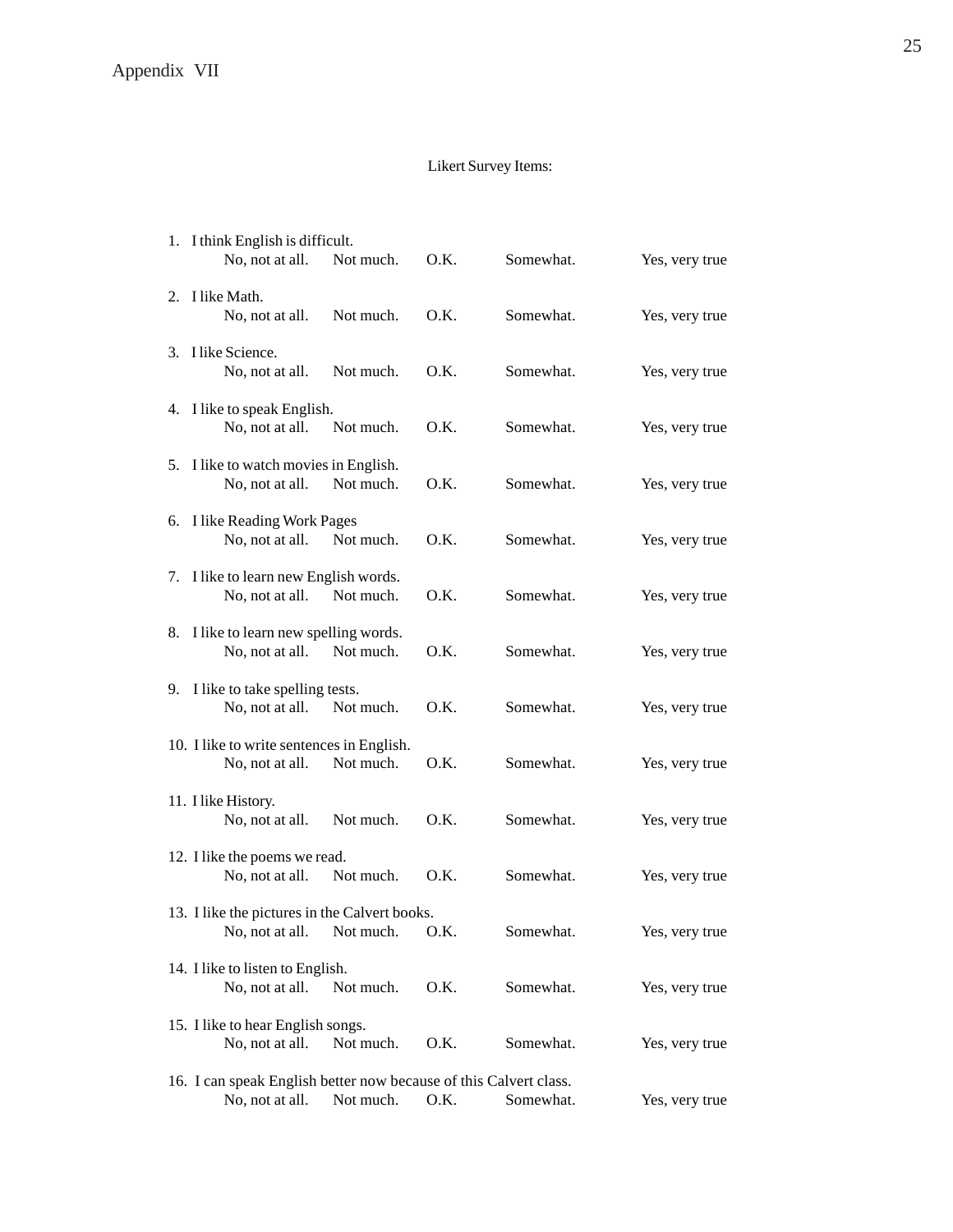More informational value is placed on qualitative data, for the audience of this evaluation, since even much of the quantitative data, such as test scores, is determined by qualitative assessment. For example, evaluating the quality of a written response takes on a qualitative dimension yet the assessment can be assigned a numerical score. When all of the students are given norm-referenced tests with closed-ended questions or items such as multiple choice or true/false selections then the result given as a numerical score would have a more quantitative or objective dimension. However, tests given with open-ended questions or items such as sentence contructions or essay questions would have more qualitatively, or more subjectively, assessed results even though they are also assigned a numerical score.

**Qualitative** research: "Inquiry that is grounded in the assumption that individuals construct social reality in the form of meanings and interpretations, and that these constructions tend to be transitory and situational. The dominant methodology is to discover these meanings and interpretations by subjecting the resulting data to analytic induction." (Gall, 2003). Qualitative methodology involves variables, selective sampling of smaller populations and qualitative analysis and is interpretive, transitory, naturalistic, subjective, and localized.

**Quantitative** research: "Inquiry that is grounded in the assumption that features of the social environment constitute an objective reality that is relatively constant across time and settings. The dominant methodology is to describe and explain features of this reality by collecting numerical data on observable behaviors of samples and by subjecting these data to statistical analysis." (Gall, 2003). Quantitative methodology involves constants, random samplings of larger populations, and quantitative analysis and is statistical, stationary, analytical, objective, and universal.

A **formative** evaluation is one where the main purpose is to provide information for program improvement. A **summative** evaluation is one in which the prime concern is to provide information to form decisions or assist in making judgements about program adoption, continuation, or expansion.